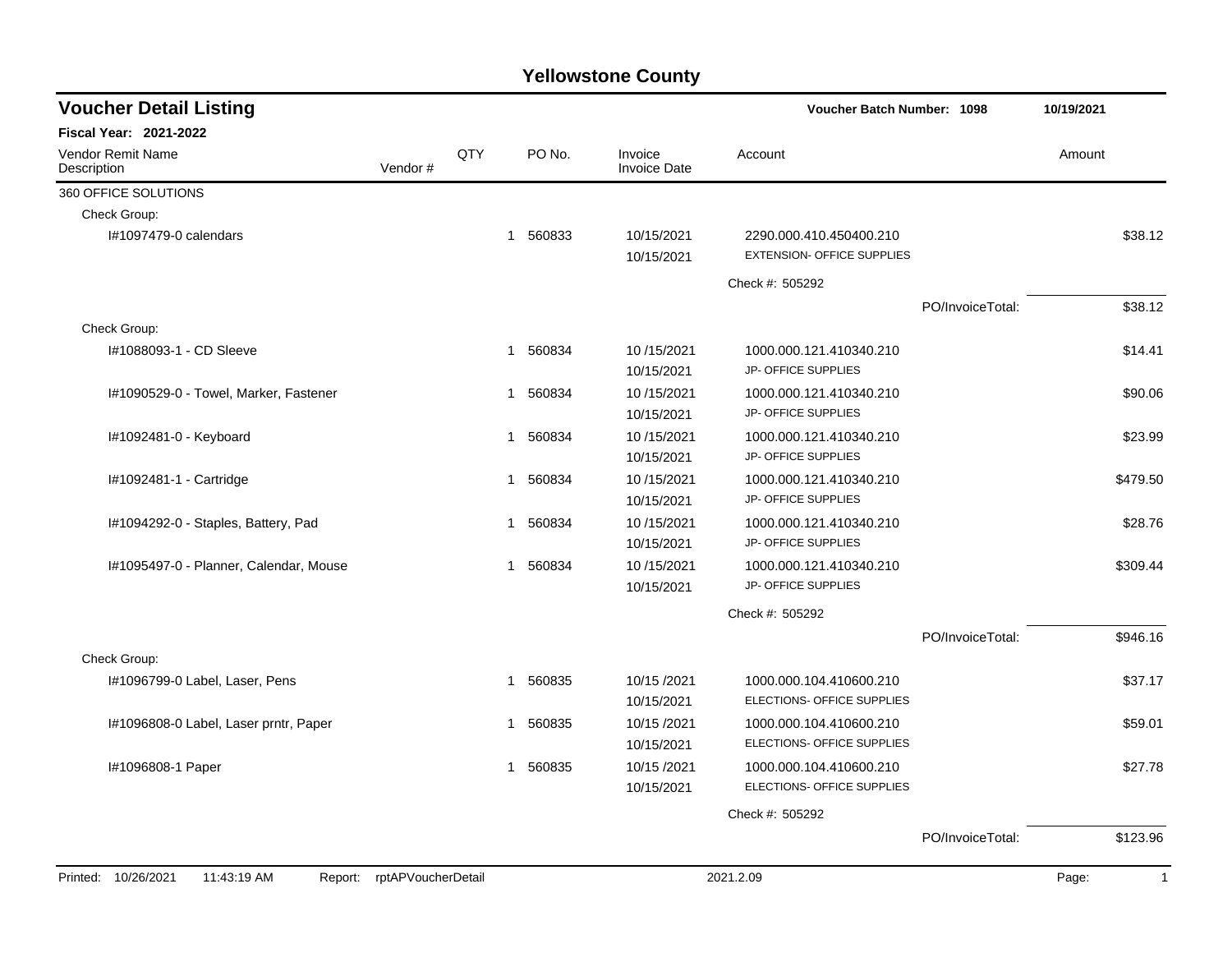| <b>Voucher Detail Listing</b>                 |         |             |          |                                | <b>Voucher Batch Number: 1098</b>    | 10/19/2021 |
|-----------------------------------------------|---------|-------------|----------|--------------------------------|--------------------------------------|------------|
| <b>Fiscal Year: 2021-2022</b>                 |         |             |          |                                |                                      |            |
| <b>Vendor Remit Name</b><br>Description       | Vendor# | QTY         | PO No.   | Invoice<br><b>Invoice Date</b> | Account                              | Amount     |
|                                               |         |             |          |                                | Vendor Total:                        | \$1,108.24 |
| <b>BALCO UNIFORM CO INC</b>                   | 041513  |             |          |                                |                                      |            |
| Check Group:                                  |         |             |          |                                |                                      |            |
| I#64244 A#10511 Duty pants ML                 |         |             | 2 560791 | 10/14/2021                     | 2300.000.130.420110.226              | \$130.33   |
|                                               |         |             |          | 10/14/2021                     | ADMIN- CLOTHING & UNIFORMS           |            |
|                                               |         |             |          |                                | Check #: 505293                      |            |
|                                               |         |             |          |                                | PO/InvoiceTotal:                     | \$130.33   |
|                                               |         |             |          |                                | Vendor Total:                        | \$130.33   |
| <b>BARGREEN ELLINGSON INC</b><br>Check Group: | 046659  |             |          |                                |                                      |            |
| I#010053090 OPTIPAK SANITIZER                 |         | $\mathbf 1$ | 560792   | 10/14/2021                     | 2300.000.136.420200.220              | \$74.80    |
|                                               |         |             |          | 10/14/2021                     | DETENTION- OPERATING SUPPLIES        |            |
| I#010059808 MULTI SURF WIPES                  |         | 120         | 560792   | 10/14/2021                     | 2300.000.136.420200.220              | \$834.00   |
|                                               |         |             |          | 10/14/2021                     | DETENTION- OPERATING SUPPLIES        |            |
| 1#010059916 BLK NITRILE GLOVES SZ SM          |         | 45          | 560792   | 10/14/2021                     | 2300.000.136.420200.220              | \$639.00   |
|                                               |         |             |          | 10/14/2021                     | DETENTION- OPERATING SUPPLIES        |            |
| 1#010059916 BLK NITRILE GLOVES SZ MD          |         | 100         | 560792   | 10/14/2021                     | 2300.000.136.420200.220              | \$1,420.00 |
|                                               |         |             |          | 10/14/2021                     | DETENTION- OPERATING SUPPLIES        |            |
| 1#010059916 BLK NITRILE GLOVES SZ LRG         |         | 100         | 560792   | 10/14/2021                     | 2300.000.136.420200.220              | \$1,420.00 |
|                                               |         |             |          | 10/14/2021                     | DETENTION- OPERATING SUPPLIES        |            |
| I#010059916 BLK NITRILE GLOVES SZ XLRG        |         | 100         | 560792   | 10/14/2021                     | 2300.000.136.420200.220              | \$1,420.00 |
|                                               |         |             |          | 10/14/2021                     | DETENTION- OPERATING SUPPLIES        |            |
| I#010059915 GLASS CLEANER                     |         | 3           | 560792   | 10/14/2021                     | 2300.000.136.420200.224              | \$267.87   |
|                                               |         |             |          | 10/14/2021                     | DETENTION- JANITORIAL SUPPLIES       |            |
| I#010059915 DETERGENT                         |         | 6           | 560792   | 10/14/2021                     | 2300.000.136.420200.224              | \$382.02   |
|                                               |         |             |          | 10/14/2021                     | DETENTION- JANITORIAL SUPPLIES       |            |
| 1#010059915 ROLL TOWEL                        |         | 11          | 560792   | 10/14/2021                     | 2300.000.136.420200.220              | \$582.23   |
|                                               |         |             |          | 10/14/2021                     | <b>DETENTION- OPERATING SUPPLIES</b> |            |
| 1#010059915 CAN LINER                         |         | 9           | 560792   | 10/14/2021                     | 2300.000.136.420200.224              | \$370.71   |
|                                               |         |             |          | 10/14/2021                     | DETENTION- JANITORIAL SUPPLIES       |            |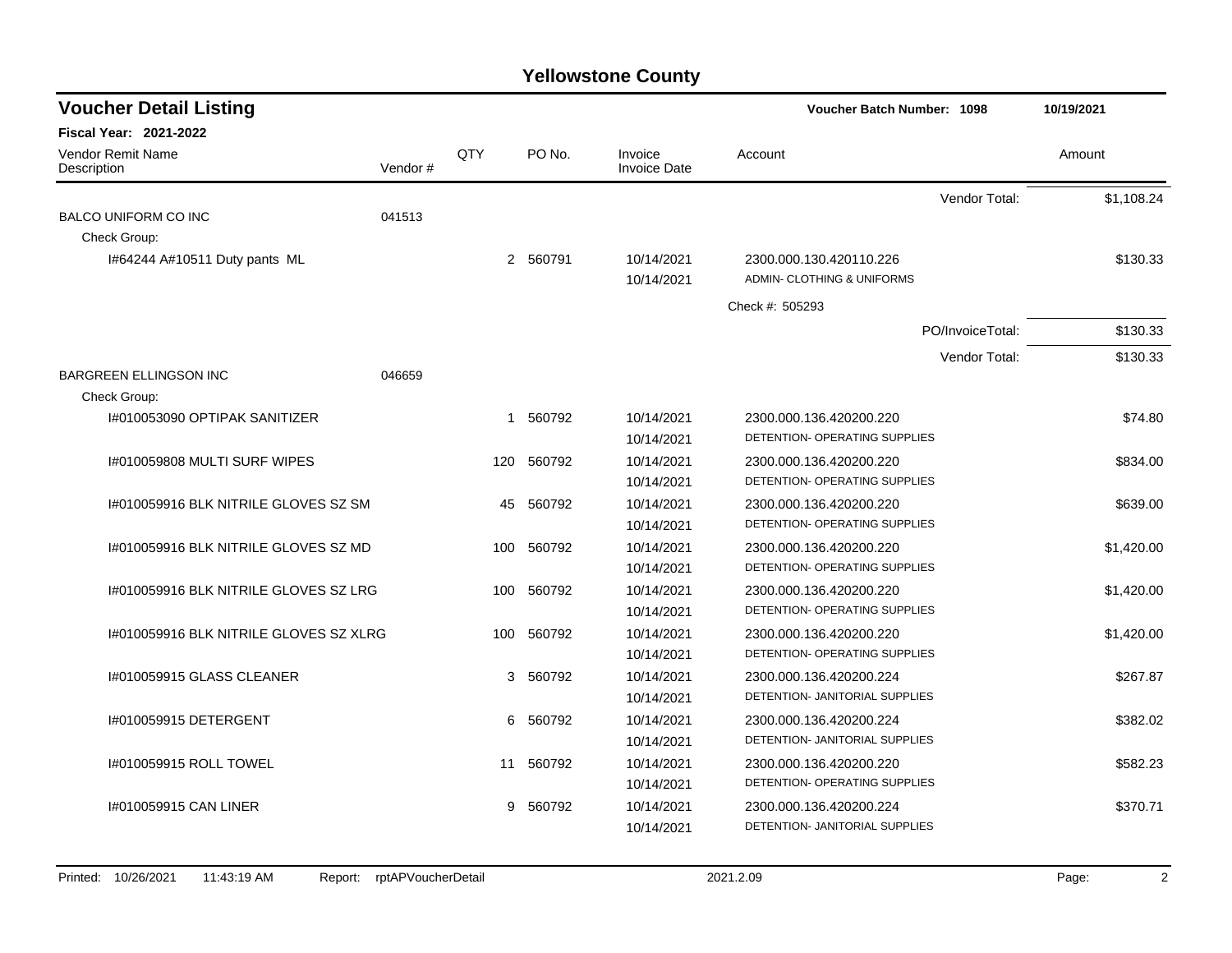|                                            |         |              |                  | <b>Yellowstone County</b>      |                                   |            |
|--------------------------------------------|---------|--------------|------------------|--------------------------------|-----------------------------------|------------|
| <b>Voucher Detail Listing</b>              |         |              |                  |                                | <b>Voucher Batch Number: 1098</b> | 10/19/2021 |
| <b>Fiscal Year: 2021-2022</b>              |         |              |                  |                                |                                   |            |
| Vendor Remit Name<br>Description           | Vendor# | <b>OTY</b>   | PO <sub>No</sub> | Invoice<br><b>Invoice Date</b> | Account                           | Amount     |
| I#010059915 SCOUR PADS                     |         |              | 6 560792         | 10/14/2021                     | 2300.000.136.420200.224           | \$51.30    |
|                                            |         |              |                  | 10/14/2021                     | DETENTION- JANITORIAL SUPPLIES    |            |
| 1#010059915 TOILET PAPER                   |         | 20           | 560792           | 10/14/2021                     | 2300.000.136.420200.220           | \$872.00   |
|                                            |         |              |                  | 10/14/2021                     | DETENTION- OPERATING SUPPLIES     |            |
|                                            |         |              |                  |                                | Check #: 505294                   |            |
|                                            |         |              |                  |                                | PO/InvoiceTotal:                  | \$8,333.93 |
|                                            |         |              |                  |                                | Vendor Total:                     | \$8,333.93 |
| <b>BIG IDEA COMPANY</b>                    | 041615  |              |                  |                                |                                   |            |
| Check Group:                               |         |              |                  |                                |                                   |            |
| I#240148; Maint Two Moon 10/21             |         |              | 1 560784         | 10/14/2021                     | 2210.000.405.460430.399           | \$148.25   |
|                                            |         |              |                  | 10/14/2021                     | PARKS- OTHER CONTRACT SERVICES    |            |
|                                            |         |              |                  |                                | Check #: 505295                   |            |
|                                            |         |              |                  |                                | PO/InvoiceTotal:                  | \$148.25   |
|                                            |         |              |                  |                                | Vendor Total:                     | \$148.25   |
| <b>BILLINGS CLINIC</b><br>Check Group:     |         |              |                  |                                |                                   |            |
| I#546277837-P MEDICAL SERVICE 5/25/21 (HM) |         | $\mathbf{1}$ | 560796           | 10/15/2021                     | 2300.000.000.020600.000           | \$118.30   |
|                                            |         |              |                  | 10/15/2021                     | PUBLIC SAFETY ACCRUED LIABILITY   |            |
| I#545983526-P MEDICAL SERVICE 5/9/21 (CJ)  |         | -1           | 560796           | 10/15/2021                     | 2300.000.000.020600.000           | \$20.30    |
|                                            |         |              |                  | 10/15/2021                     | PUBLIC SAFETY ACCRUED LIABILITY   |            |
| I#545873196-P MEDICAL SERVICE 5/11/21 (HM) |         | $\mathbf{1}$ | 560796           | 10/15/2021                     | 2300.000.000.020600.000           | \$273.00   |
|                                            |         |              |                  | 10/15/2021                     | PUBLIC SAFETY ACCRUED LIABILITY   |            |
| I#545873199-P MEDICAL SERVICE 5/11/21 (HM) |         | -1           | 560796           | 10/15/2021                     | 2300.000.000.020600.000           | \$140.70   |
|                                            |         |              |                  | 10/15/2021                     | PUBLIC SAFETY ACCRUED LIABILITY   |            |
| I#545892492-P MEDICAL SERVICE 5/13/21 (BJ) |         | $\mathbf 1$  | 560796           | 10/15/2021                     | 2300.000.000.020600.000           | \$175.00   |
|                                            |         |              |                  | 10/15/2021                     | PUBLIC SAFETY ACCRUED LIABILITY   |            |
| I#545892488-P MEDICAL SERVICE 5/13/21 (BJ) |         | $\mathbf{1}$ | 560796           | 10/15/2021                     | 2300.000.000.020600.000           | \$147.00   |
|                                            |         |              |                  | 10/15/2021                     | PUBLIC SAFETY ACCRUED LIABILITY   |            |
| I#545950752-P MEDICAL SERVICE 5/19/21 (GJ) |         | 1            | 560796           | 10/15/2021                     | 2300.000.000.020600.000           | \$118.30   |
|                                            |         |              |                  | 10/15/2021                     | PUBLIC SAFETY ACCRUED LIABILITY   |            |
|                                            |         |              |                  |                                |                                   |            |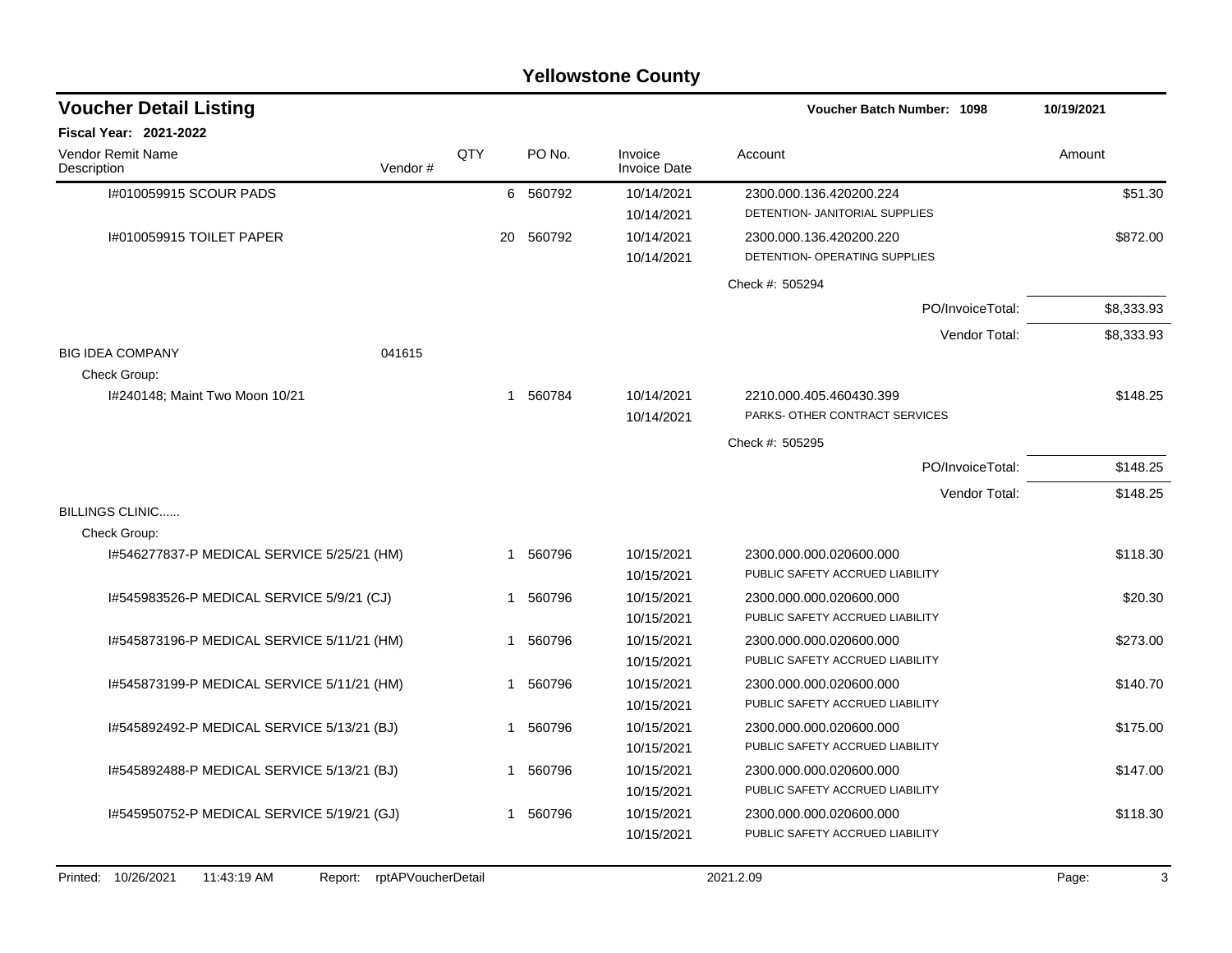| <b>Voucher Detail Listing</b>                  |                               |     |                        |                                | Voucher Batch Number: 1098                                 | 10/19/2021              |
|------------------------------------------------|-------------------------------|-----|------------------------|--------------------------------|------------------------------------------------------------|-------------------------|
| <b>Fiscal Year: 2021-2022</b>                  |                               |     |                        |                                |                                                            |                         |
| Vendor Remit Name<br>Description               | Vendor#                       | QTY | PO No.                 | Invoice<br><b>Invoice Date</b> | Account                                                    | Amount                  |
| I#546277835-P MEDICAL SERVICE 5/25/21 (HM)     |                               |     | 1 560796               | 10/15/2021<br>10/15/2021       | 2300.000.000.020600.000<br>PUBLIC SAFETY ACCRUED LIABILITY | \$140.70                |
| I#545980729-I MEDICAL SERVICE 5/9/21 (CJ)      |                               |     | 1 560796               | 10/15/2021<br>10/15/2021       | 2300.000.000.020600.000<br>PUBLIC SAFETY ACCRUED LIABILITY | \$3,087.00              |
| I#545983529-P MEDICAL SERVICE 5/9/21 (CJ)      |                               |     | 560796<br>$\mathbf{1}$ | 10/15/2021<br>10/15/2021       | 2300.000.000.020600.000<br>PUBLIC SAFETY ACCRUED LIABILITY | \$357.00                |
| I#545983524-P MEDICAL SERVICE 5/9/21 (CJ)      |                               |     | 560796<br>1            | 10/15/2021<br>10/15/2021       | 2300.000.000.020600.000<br>PUBLIC SAFETY ACCRUED LIABILITY | \$322.00                |
| I#545983520-P MEDICAL SERVICE 5/10/21V(CJ)     |                               |     | 560796<br>$\mathbf 1$  | 10/15/2021<br>10/15/2021       | 2300.000.000.020600.000<br>PUBLIC SAFETY ACCRUED LIABILITY | \$118.30                |
| I#545983527-P MEDICAL SERVICE 5/10/21 (CJ)     |                               |     | 560796<br>$\mathbf 1$  | 10/15/2021<br>10/15/2021       | 2300.000.000.020600.000<br>PUBLIC SAFETY ACCRUED LIABILITY | \$106.40                |
| I#545983530-P MEDICAL SERVICE 5/9/21 (CJ)      |                               |     | 560796<br>1            | 10/15/2021<br>10/15/2021       | 2300.000.000.020600.000<br>PUBLIC SAFETY ACCRUED LIABILITY | \$35.70                 |
| I#545983522-P MEDICAL SERVICE 5/9/21 (CJ)      |                               |     | 560796<br>$\mathbf 1$  | 10/15/2021<br>10/15/2021       | 2300.000.000.020600.000<br>PUBLIC SAFETY ACCRUED LIABILITY | \$20.30                 |
|                                                |                               |     |                        |                                | Check #: 505296                                            |                         |
|                                                |                               |     |                        |                                | PO/InvoiceTotal:                                           | \$5,180.00              |
| <b>BILLINGS MONUMENT</b>                       | 001826                        |     |                        |                                | Vendor Total:                                              | \$5,180.00              |
| Check Group:                                   |                               |     |                        |                                |                                                            |                         |
| SET Marker P. Andrews DOD 10/4/18 SET 10/6/21  |                               |     | 1 560817               | 10/15/2021<br>10/15/2021       | 1000.000.199.450200.396<br>MISC- FUNERAL EXPENSE/BURIALS   | \$70.00                 |
| SET Marker C. Dick DOD 12/17/17 SET 9/28/21    |                               |     | 560817<br>1            | 10/15/2021<br>10/15/2021       | 1000.000.199.450200.396<br>MISC- FUNERAL EXPENSE/BURIALS   | \$70.00                 |
| SET Marker E. Ecker DOD 5/15/21 SET 9/22/21    |                               |     | 1 560817               | 10/15/2021<br>10/15/2021       | 1000.000.199.450200.396<br>MISC- FUNERAL EXPENSE/BURIALS   | \$70.00                 |
| SET Marker R. Holland DOD 3/18/21 SET 9/28/21  |                               |     | 1 560817               | 10/15/2021<br>10/15/2021       | 1000.000.199.450200.396<br>MISC- FUNERAL EXPENSE/BURIALS   | \$70.00                 |
| SET Marker G. Schuyler DOD 8/27/20 SET 9/28/21 |                               |     | 1 560817               | 10/15/2021<br>10/15/2021       | 1000.000.199.450200.396<br>MISC- FUNERAL EXPENSE/BURIALS   | \$70.00                 |
| Printed: 10/26/2021<br>11:43:19 AM             | rptAPVoucherDetail<br>Report: |     |                        |                                | 2021.2.09                                                  | Page:<br>$\overline{4}$ |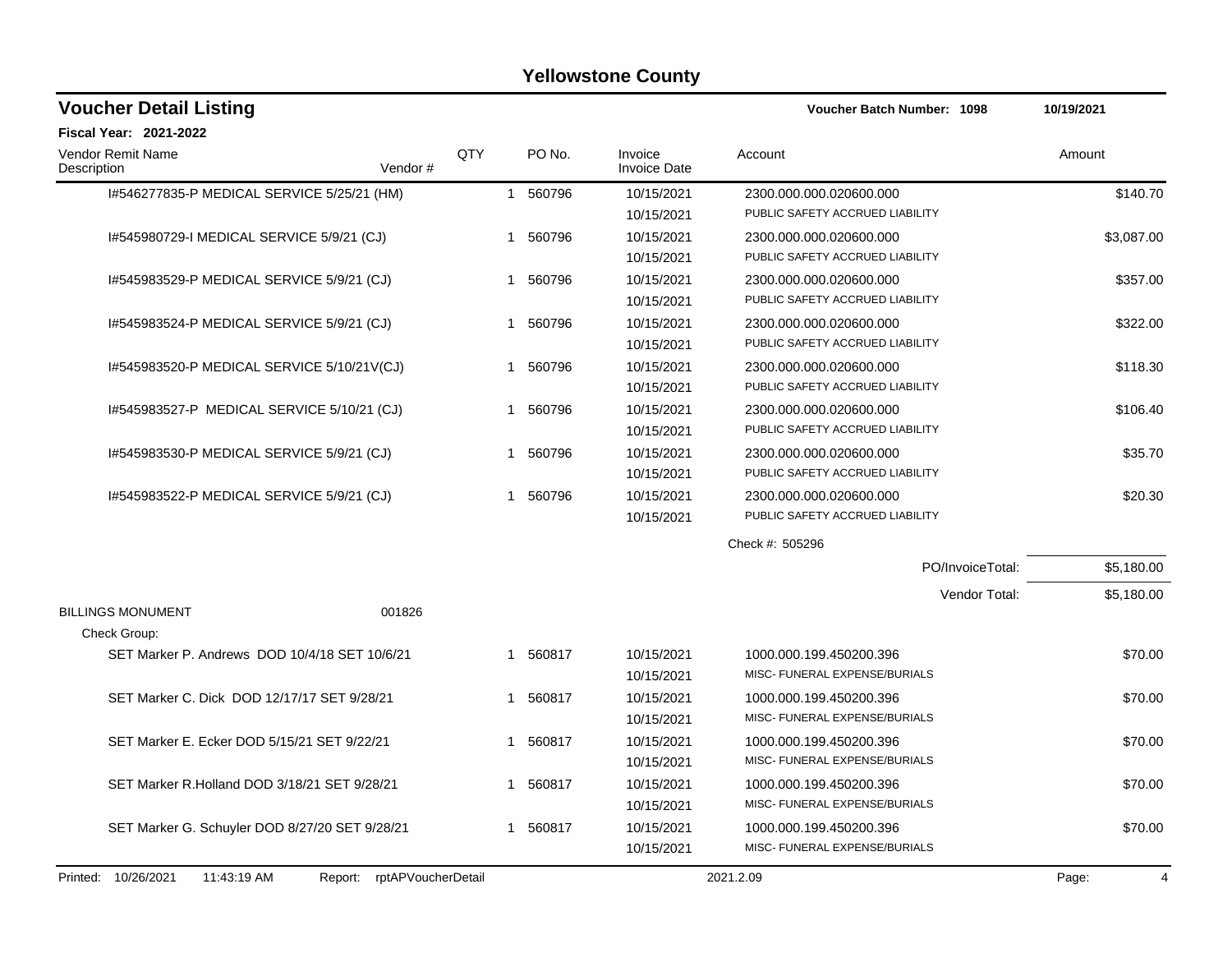| <b>Yellowstone County</b> |  |
|---------------------------|--|
|---------------------------|--|

| <b>Voucher Detail Listing</b>                    |                            |              |                        |                                | Voucher Batch Number: 1098                                            | 10/19/2021  |
|--------------------------------------------------|----------------------------|--------------|------------------------|--------------------------------|-----------------------------------------------------------------------|-------------|
| Fiscal Year: 2021-2022                           |                            |              |                        |                                |                                                                       |             |
| <b>Vendor Remit Name</b><br>Description          | Vendor#                    | QTY          | PO No.                 | Invoice<br><b>Invoice Date</b> | Account                                                               | Amount      |
|                                                  |                            |              |                        |                                | Check #: 505297                                                       |             |
|                                                  |                            |              |                        |                                | PO/InvoiceTotal:                                                      | \$350.00    |
|                                                  |                            |              |                        |                                | Vendor Total:                                                         | \$350.00    |
| <b>BLUE CREEK VFD</b>                            | 011035                     |              |                        |                                |                                                                       |             |
| Check Group:<br><b>FY22 GRASS FIRE CONTRACTS</b> |                            |              | 560781<br>$\mathbf{1}$ | 10/14/2021<br>10/14/2021       | 1000.000.125.420400.398<br>FIRE PROTECTION- VARIABLE CONTRACT SERVICE | \$16,926.00 |
|                                                  |                            |              |                        |                                | Check #: 505298                                                       |             |
|                                                  |                            |              |                        |                                | PO/InvoiceTotal:                                                      | \$16,926.00 |
|                                                  |                            |              |                        |                                | Vendor Total:                                                         | \$16,926.00 |
| BOB BARKER COMPANY, INC                          | 001977                     |              |                        |                                |                                                                       |             |
| Check Group:<br>I#INV1676208 SOCKS ORG           |                            | 30           | 560789                 | 10/14/2021<br>10/14/2021       | 2300.000.136.420200.226<br>DETENTION- CLOTHING & UNIFORMS             | \$408.60    |
|                                                  |                            |              |                        |                                | Check #: 505299                                                       |             |
|                                                  |                            |              |                        |                                | PO/InvoiceTotal:                                                      | \$408.60    |
|                                                  |                            |              |                        |                                | Vendor Total:                                                         | \$408.60    |
| CENTURYLINK<br>Check Group:                      |                            |              |                        |                                |                                                                       |             |
| A#406-254-6027 794B 10/1/21                      |                            | $\mathbf{1}$ | 560837                 | 10/15/2021<br>10/15/2021       | 2399.000.235.420250.345<br>YSC- TELEPHONE & TECHNOLOGY                | \$55.18     |
|                                                  |                            |              |                        |                                | Check #: 505300                                                       |             |
|                                                  |                            |              |                        |                                | PO/InvoiceTotal:                                                      | \$55.18     |
|                                                  |                            |              |                        |                                | Vendor Total:                                                         | \$55.18     |
| <b>CITY OF BILLINGS</b><br>Check Group:          | 001775                     |              |                        |                                |                                                                       |             |
| I#179292281 A#6506 Sept 2021 Parking             |                            |              | 1 560816               | 10/15/2021<br>10/15/2021       | 1000.000.121.410340.394<br>JP- WITNESS & JURY FEES                    | \$1.00      |
|                                                  |                            |              |                        |                                | Check #: 505301                                                       |             |
|                                                  |                            |              |                        |                                |                                                                       |             |
| Printed: 10/26/2021<br>11:43:19 AM               | Report: rptAPVoucherDetail |              |                        |                                | 2021.2.09                                                             | Page:<br>5  |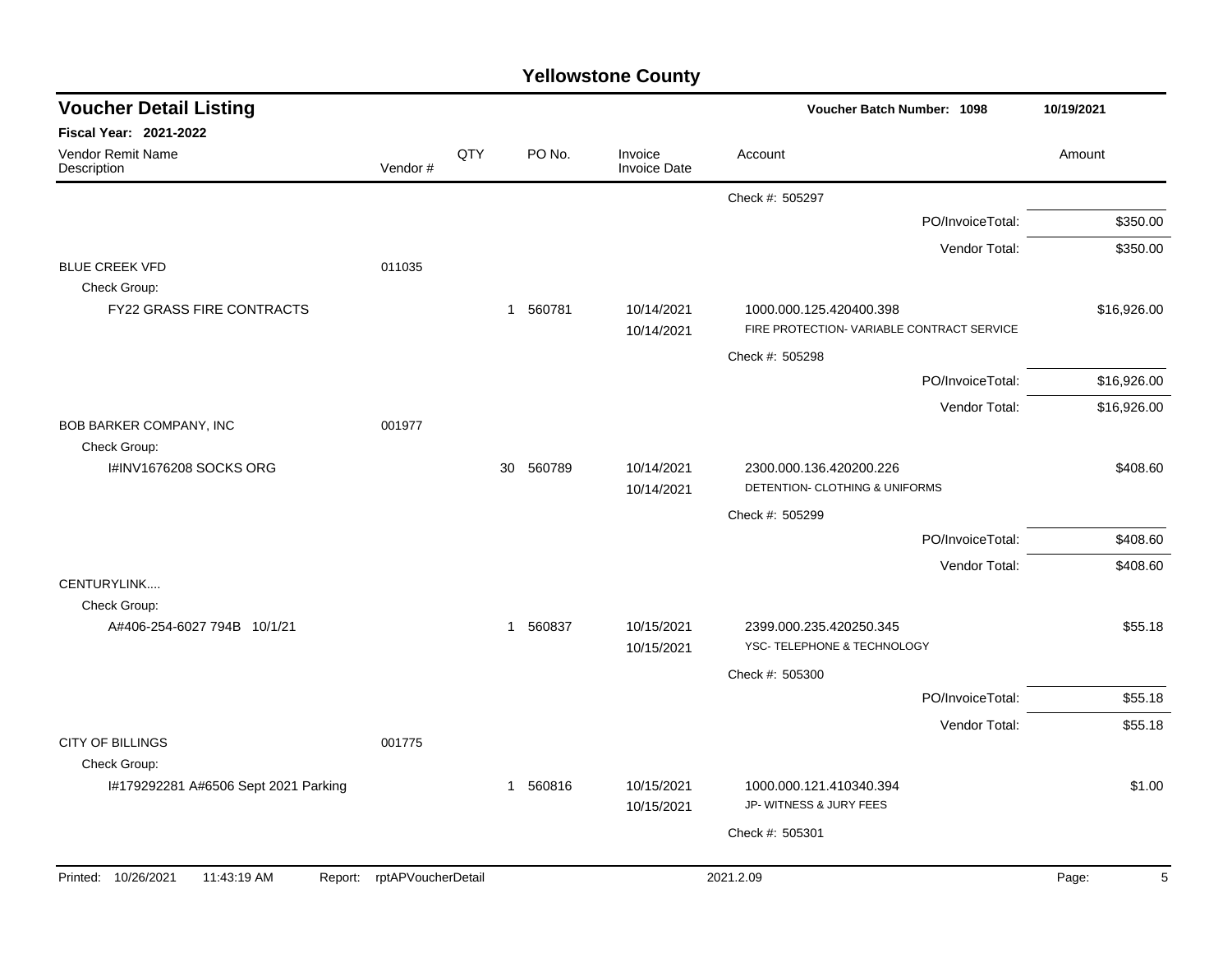| <b>Voucher Detail Listing</b>      |                               |     |                        |                                | Voucher Batch Number: 1098                                 |                  | 10/19/2021  |
|------------------------------------|-------------------------------|-----|------------------------|--------------------------------|------------------------------------------------------------|------------------|-------------|
| Fiscal Year: 2021-2022             |                               |     |                        |                                |                                                            |                  |             |
| Vendor Remit Name<br>Description   | Vendor#                       | QTY | PO No.                 | Invoice<br><b>Invoice Date</b> | Account                                                    |                  | Amount      |
|                                    |                               |     |                        |                                |                                                            | PO/InvoiceTotal: | \$1.00      |
|                                    |                               |     |                        |                                |                                                            | Vendor Total:    | \$1.00      |
| <b>CTS LANGUAGELINK</b>            |                               |     |                        |                                |                                                            |                  |             |
| Check Group:                       |                               |     |                        |                                |                                                            |                  |             |
| I#197687 - 4 calls                 |                               |     | 560836<br>$\mathbf 1$  | 10/15/2021<br>10/15/2021       | 1000.000.121.410340.357<br>JP- OTHER PROFESSIONAL SERVICES |                  | \$23.14     |
|                                    |                               |     |                        |                                | Check #: 505302                                            |                  |             |
|                                    |                               |     |                        |                                |                                                            | PO/InvoiceTotal: | \$23.14     |
|                                    |                               |     |                        |                                |                                                            | Vendor Total:    | \$23.14     |
| CUMIN, CAL                         |                               |     |                        |                                |                                                            |                  |             |
| Check Group:                       |                               |     |                        |                                |                                                            |                  |             |
| AUG/SEPT 2021 ADMIN SVCS           |                               |     | 560799<br>1            | 10/14/2021                     | 2210.000.405.460430.398                                    |                  | \$4,380.00  |
|                                    |                               |     |                        | 10/14/2021                     | PARKS- CONTRACT PARK DIRECTOR                              |                  |             |
| AUG/SEPT 2021 MILEAGE              |                               |     | 560799<br>1            | 10/14/2021                     | 2210.000.405.460430.370                                    |                  | \$38.08     |
|                                    |                               |     |                        | 10/14/2021                     | PARKS-TRAVEL                                               |                  |             |
|                                    |                               |     |                        |                                | Check #: 505303                                            |                  |             |
|                                    |                               |     |                        |                                |                                                            | PO/InvoiceTotal: | \$4,418.08  |
|                                    |                               |     |                        |                                |                                                            | Vendor Total:    | \$4,418.08  |
| <b>EAGLE BUSINESS FORMS</b>        | 002693                        |     |                        |                                |                                                            |                  |             |
| Check Group:                       |                               |     |                        |                                |                                                            |                  |             |
| 1#95845 Instructions Nov 2021      |                               |     | 560819<br>1            | 10/15/2021                     | 1000.000.104.410600.220                                    |                  | \$3,939.30  |
|                                    |                               |     |                        | 10/15/2021                     | ELECTIONS- OPERATING SUPPLIES                              |                  |             |
| I#95843 #10 Secrecy Envelopes      |                               |     | 560819<br>$\mathbf 1$  | 10/15/2021                     | 1000.000.104.410600.220                                    |                  | \$3,210.00  |
|                                    |                               |     |                        | 10/15/2021                     | ELECTIONS- OPERATING SUPPLIES                              |                  |             |
| I#95803 Ballot Print Nov 2021      |                               |     | 560819<br>$\mathbf{1}$ | 10/15/2021                     | 1000.000.104.410600.321                                    |                  | \$14,278.35 |
|                                    |                               |     |                        | 10/15/2021                     | ELECTIONS- PRINTING FORMS                                  |                  |             |
|                                    |                               |     |                        |                                | Check #: 505304                                            |                  |             |
|                                    |                               |     |                        |                                |                                                            | PO/InvoiceTotal: | \$21,427.65 |
| ELECTION SYSTEMS & SOFTWARE INC    | 040468                        |     |                        |                                |                                                            | Vendor Total:    | \$21,427.65 |
|                                    |                               |     |                        |                                |                                                            |                  |             |
| Printed: 10/26/2021<br>11:43:19 AM | rptAPVoucherDetail<br>Report: |     |                        |                                | 2021.2.09                                                  |                  | Page:<br>6  |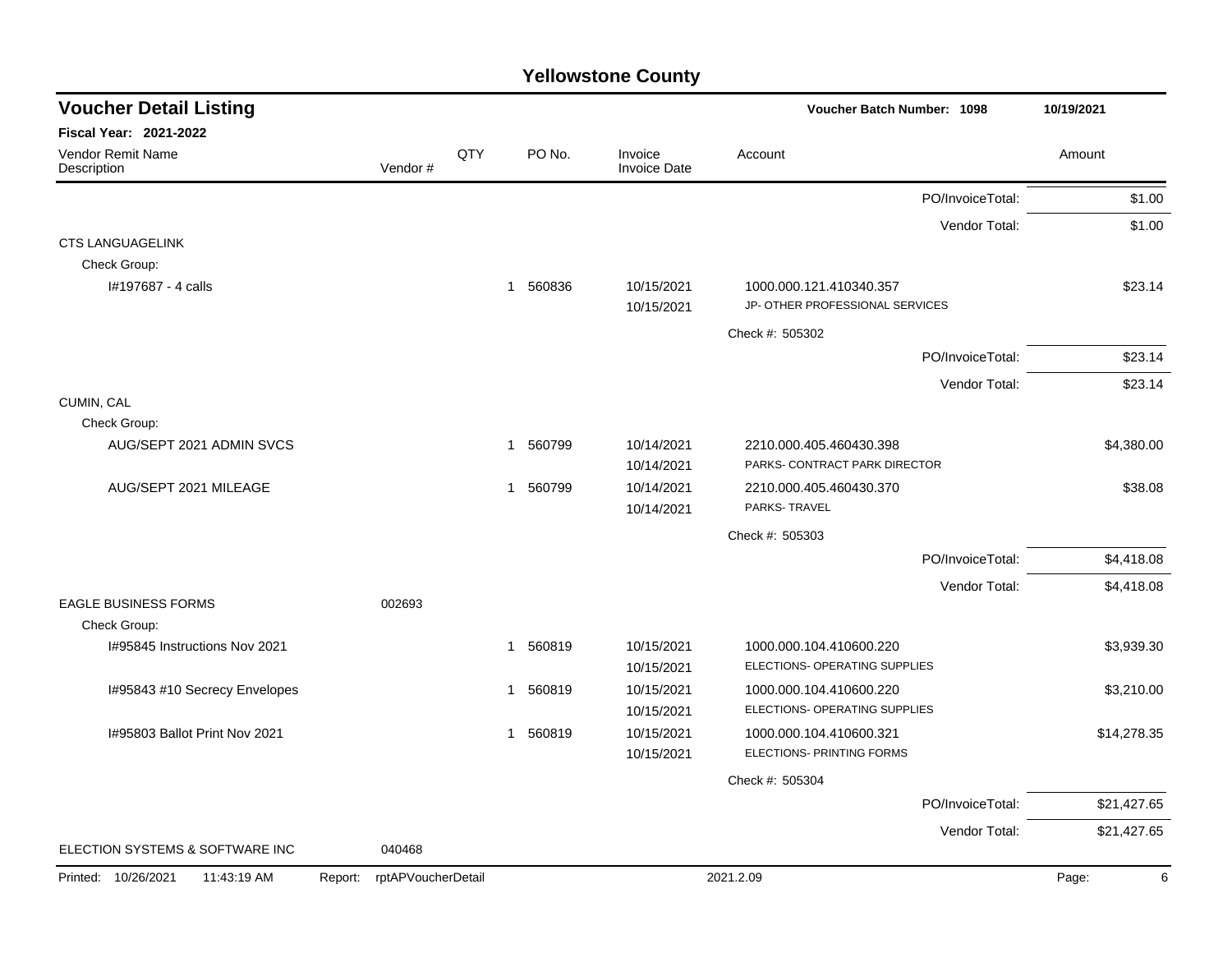|                                                                     |     |        | <b>Yellowstone County</b>      |                                                              |                         |
|---------------------------------------------------------------------|-----|--------|--------------------------------|--------------------------------------------------------------|-------------------------|
| <b>Voucher Detail Listing</b>                                       |     |        |                                | Voucher Batch Number: 1098                                   | 10/19/2021              |
| Fiscal Year: 2021-2022                                              |     |        |                                |                                                              |                         |
| Vendor Remit Name<br>Vendor#<br>Description                         | QTY | PO No. | Invoice<br><b>Invoice Date</b> | Account                                                      | Amount                  |
| Check Group:                                                        |     |        |                                |                                                              |                         |
| I#CD2008628 BOD cartridges                                          | 1   | 560827 | 10/15/2021<br>10/15/2021       | 1000.000.104.410600.210<br>ELECTIONS- OFFICE SUPPLIES        | \$407.73                |
| I#CD2008827 ADA Audio                                               | 1   | 560827 | 10/15/2021<br>10/15/2021       | 1000.000.104.410600.220<br>ELECTIONS- OPERATING SUPPLIES     | \$888.75                |
| I#CD2008943 Layout                                                  | 1   | 560827 | 10/15/2021<br>10/15/2021       | 1000.000.104.410600.220<br>ELECTIONS- OPERATING SUPPLIES     | \$3,242.40              |
| I#CD2008910 BOD setup                                               | 1   | 560827 | 10/15/2021<br>10/15/2021       | 1000.000.104.410600.220<br>ELECTIONS- OPERATING SUPPLIES     | \$453.00                |
| I#CD2009980 Coding/Media Burn                                       | 1   | 560827 | 10/15/2021<br>10/15/2021       | 1000.000.104.410600.220<br>ELECTIONS- OPERATING SUPPLIES     | \$4,198.37              |
|                                                                     |     |        |                                | Check #: 505305                                              |                         |
|                                                                     |     |        |                                | PO/InvoiceTotal:                                             | \$9,190.25              |
|                                                                     |     |        |                                | Vendor Total:                                                | \$9,190.25              |
| <b>ELITE LAWN SERVICE</b>                                           |     |        |                                |                                                              |                         |
| Check Group:                                                        |     |        |                                |                                                              |                         |
| 1#6902 SEPT 21 LINLEE LAKE PARK MAINT                               | 1   | 560800 | 10/14/2021<br>10/14/2021       | 2650.000.000.460430.362<br>RSID 728M PARK MAINT & REPAIRS    | \$1,596.00              |
|                                                                     |     |        |                                | Check #: 505306                                              |                         |
|                                                                     |     |        |                                | PO/InvoiceTotal:                                             | \$1,596.00              |
|                                                                     |     |        |                                | Vendor Total:                                                | \$1,596.00              |
| <b>ESP</b><br>Check Group:                                          |     |        |                                |                                                              |                         |
| I#13901 2022 Annual Dues JR                                         | 1   | 560812 | 10/14/2021<br>10/14/2021       | 2290.000.410.450400.210<br><b>EXTENSION- OFFICE SUPPLIES</b> | \$66.00                 |
| I#14490 2022 Annual Dues CC                                         | 1.  | 560812 | 10/14/2021<br>10/14/2021       | 2290.000.410.450400.210<br>EXTENSION- OFFICE SUPPLIES        | \$66.00                 |
| I#13552 2022 Annual Dues RB                                         | 1   | 560812 | 10/14/2021<br>10/14/2021       | 2290.000.410.450400.210<br><b>EXTENSION- OFFICE SUPPLIES</b> | \$66.00                 |
|                                                                     |     |        |                                | Check #: 505307                                              |                         |
| rptAPVoucherDetail<br>Printed: 10/26/2021<br>11:43:19 AM<br>Report: |     |        |                                | 2021.2.09                                                    | Page:<br>$\overline{7}$ |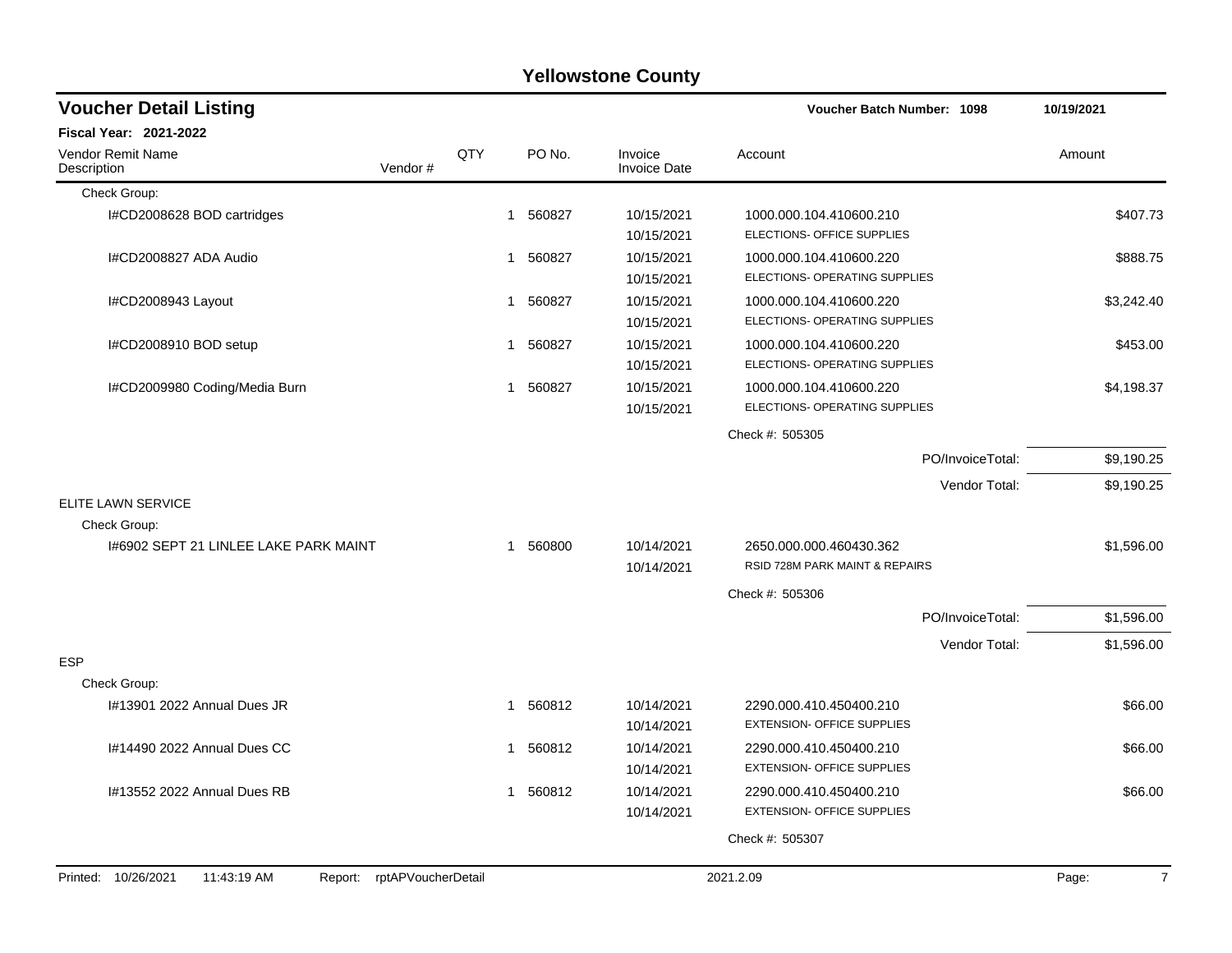| <b>Voucher Detail Listing</b>                                                | Voucher Batch Number: 1098 |          | 10/19/2021                     |                                                                 |                  |          |
|------------------------------------------------------------------------------|----------------------------|----------|--------------------------------|-----------------------------------------------------------------|------------------|----------|
| Fiscal Year: 2021-2022                                                       |                            |          |                                |                                                                 |                  |          |
| <b>Vendor Remit Name</b><br>Description<br>Vendor#                           | QTY                        | PO No.   | Invoice<br><b>Invoice Date</b> | Account                                                         |                  | Amount   |
|                                                                              |                            |          |                                |                                                                 | PO/InvoiceTotal: | \$198.00 |
|                                                                              |                            |          |                                |                                                                 | Vendor Total:    | \$198.00 |
| <b>FISHER'S TECHNOLOGY</b>                                                   |                            |          |                                |                                                                 |                  |          |
| Check Group:                                                                 |                            |          |                                |                                                                 |                  |          |
| #950496 DN Canon 6265 Copier Maint Sept. 1-30, 2021                          | 1                          | 560838   | 10/15/2021<br>10/15/2021       | 2301.000.122.411100.362<br><b>ATTORNEY- MAINT &amp; REPAIRS</b> |                  | \$33.03  |
| #950496 Crim Canon 4251 Copier Maint Sept. 1-30, 2021                        |                            | 1 560838 | 10/15/2021                     | 2301.000.122.411100.362                                         |                  | \$0.07   |
|                                                                              |                            |          | 10/15/2021                     | ATTORNEY- MAINT & REPAIRS                                       |                  |          |
|                                                                              |                            |          |                                | Check #: 505308                                                 |                  |          |
|                                                                              |                            |          |                                |                                                                 | PO/InvoiceTotal: | \$33.10  |
|                                                                              |                            |          |                                |                                                                 | Vendor Total:    | \$33.10  |
| FORSETH, LINNEA                                                              |                            |          |                                |                                                                 |                  |          |
| Check Group:                                                                 |                            |          |                                |                                                                 |                  |          |
| Reimb Costco DN Office Supplies 9/9/21                                       | 1                          | 560831   | 10/15/2021                     | 2301.000.122.411100.210                                         |                  | \$14.99  |
|                                                                              |                            |          | 10/15/2021                     | ATTORNEY- OFFICE SUPPLIES                                       |                  |          |
| Reimb Costco Criminal Office Supplies 9/9/21                                 | -1                         | 560831   | 10/15/2021                     | 2301.000.122.411100.210                                         |                  | \$13.59  |
|                                                                              |                            |          | 10/15/2021                     | ATTORNEY- OFFICE SUPPLIES                                       |                  |          |
| Reimb Costco Criminal Ofc Supplies 10/3/21                                   | $\mathbf 1$                | 560831   | 10/15/2021                     | 2301.000.122.411100.210                                         |                  | \$19.99  |
|                                                                              |                            |          | 10/15/2021                     | ATTORNEY- OFFICE SUPPLIES                                       |                  |          |
|                                                                              |                            |          |                                | Check #: 505309                                                 |                  |          |
|                                                                              |                            |          |                                |                                                                 | PO/InvoiceTotal: | \$48.57  |
| Check Group:                                                                 |                            |          |                                |                                                                 |                  |          |
| Per Diem/Luggage Reimb L. Forseth Filevine Conf SLC,<br>UT Sept. 26-29, 2021 | 1                          | 560832   | 10/15/2021                     | 2301.000.122.411100.370                                         |                  | \$182.00 |
|                                                                              |                            |          | 10/15/2021                     | ATTORNEY- TRAVEL                                                |                  |          |
|                                                                              |                            |          |                                | Check #: 505309                                                 |                  |          |
|                                                                              |                            |          |                                |                                                                 | PO/InvoiceTotal: | \$182.00 |
|                                                                              |                            |          |                                |                                                                 | Vendor Total:    | \$230.57 |
| FOX, ANGELINE                                                                |                            |          |                                |                                                                 |                  |          |
| Check Group:                                                                 |                            |          |                                |                                                                 |                  |          |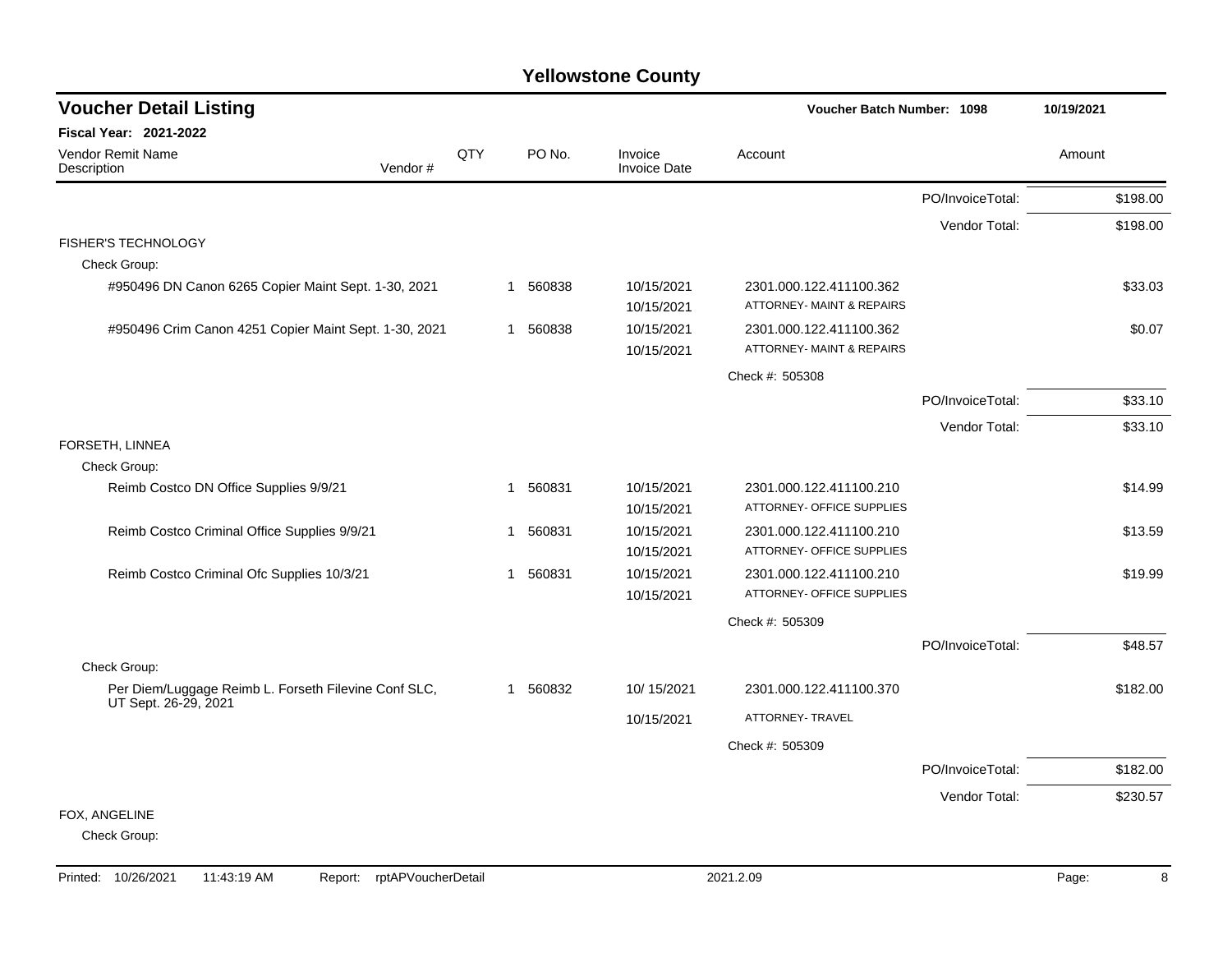| <b>Voucher Detail Listing</b>                           |                    |     |              |          |                                | <b>Voucher Batch Number: 1098</b>                                |                  | 10/19/2021  |
|---------------------------------------------------------|--------------------|-----|--------------|----------|--------------------------------|------------------------------------------------------------------|------------------|-------------|
| Fiscal Year: 2021-2022                                  |                    |     |              |          |                                |                                                                  |                  |             |
| Vendor Remit Name<br>Description                        | Vendor#            | QTY |              | PO No.   | Invoice<br><b>Invoice Date</b> | Account                                                          |                  | Amount      |
| Per Diem A. Fox Filevine Conf SLC, UT Sept. 26-29, 2021 |                    |     |              | 1 560829 | 10/15/2021                     | 2301.000.122.411100.370                                          |                  | \$122.00    |
|                                                         |                    |     |              |          | 10/15/2021                     | ATTORNEY- TRAVEL                                                 |                  |             |
|                                                         |                    |     |              |          |                                | Check #: 505310                                                  |                  |             |
|                                                         |                    |     |              |          |                                |                                                                  | PO/InvoiceTotal: | \$122.00    |
|                                                         |                    |     |              |          |                                |                                                                  | Vendor Total:    | \$122.00    |
| FOX, TOM<br>Check Group:                                |                    |     |              |          |                                |                                                                  |                  |             |
| 1#125 SEPT 2021 HARRIS PARK MAINT                       |                    |     |              | 1 560807 | 10/14/2021<br>10/14/2021       | 2561.000.000.460430.362<br>RSID 634M HARRIS PARK MAINT & REPAIRS |                  | \$306.07    |
|                                                         |                    |     |              |          |                                | Check #: 505311                                                  |                  |             |
|                                                         |                    |     |              |          |                                |                                                                  | PO/InvoiceTotal: | \$306.07    |
|                                                         |                    |     |              |          |                                |                                                                  | Vendor Total:    | \$306.07    |
| <b>FUEGO VFD</b><br>Check Group:                        |                    |     |              |          |                                |                                                                  |                  |             |
| <b>FY22 GRASS FIRE CONTRACT</b>                         |                    |     | $\mathbf{1}$ | 560806   | 10/14/2021                     | 1000.000.125.420400.398                                          |                  | \$9,395.00  |
|                                                         |                    |     |              |          | 10/14/2021                     | FIRE PROTECTION- VARIABLE CONTRACT SERVICE                       |                  |             |
|                                                         |                    |     |              |          |                                | Check #: 505312                                                  |                  |             |
|                                                         |                    |     |              |          |                                |                                                                  | PO/InvoiceTotal: | \$9,395.00  |
|                                                         |                    |     |              |          |                                |                                                                  | Vendor Total:    | \$9,395.00  |
| HALEY BENCH VOL FIRE DPT<br>Check Group:                | 003276             |     |              |          |                                |                                                                  |                  |             |
| FY22 GRASS FIRE CONTRACT                                |                    |     | $\mathbf{1}$ | 560776   | 10/14/2021                     | 1000.000.125.420400.398                                          |                  | \$14,308.00 |
|                                                         |                    |     |              |          | 10/14/2021                     | FIRE PROTECTION- VARIABLE CONTRACT SERVICE                       |                  |             |
|                                                         |                    |     |              |          |                                | Check #: 505313                                                  |                  |             |
|                                                         |                    |     |              |          |                                |                                                                  | PO/InvoiceTotal: | \$14,308.00 |
|                                                         |                    |     |              |          |                                |                                                                  | Vendor Total:    | \$14,308.00 |
| <b>HOLIDAY COMPANIES</b>                                | 003465             |     |              |          |                                |                                                                  |                  |             |
| Check Group:                                            |                    |     |              |          |                                |                                                                  |                  |             |
| A#1400024785319 FUEL                                    |                    |     | $\mathbf{1}$ | 560775   | 10/14/2021<br>10/14/2021       | 1000.000.145.411200.231<br>FACILITIES- GAS/OIL/GREASE            |                  | \$304.27    |
| Printed: 10/26/2021<br>11:43:19 AM<br>Report:           | rptAPVoucherDetail |     |              |          |                                | 2021.2.09                                                        |                  | 9<br>Page:  |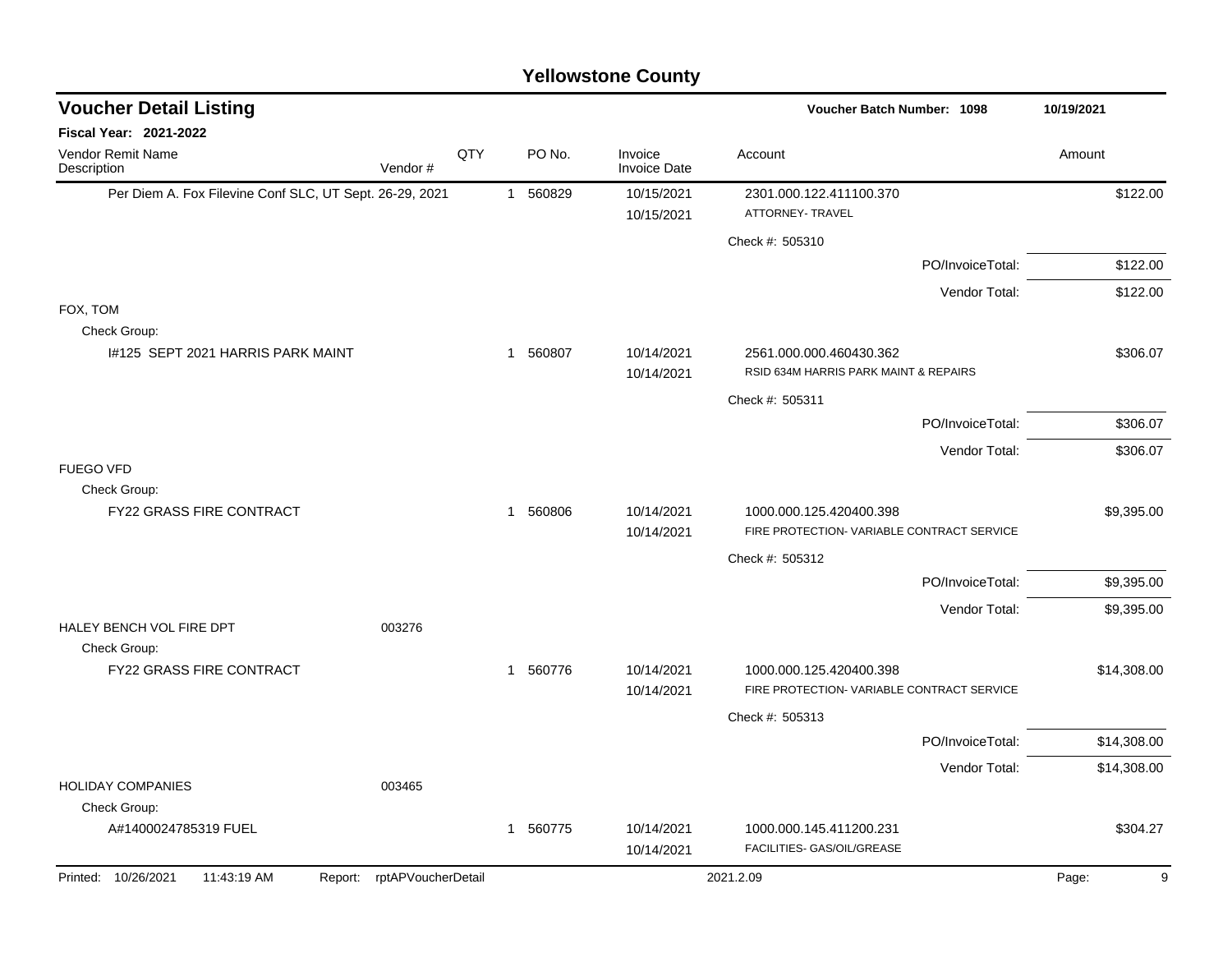| <b>Voucher Detail Listing</b>                           |                            |     |          |                                | <b>Voucher Batch Number: 1098</b>                                      |                  | 10/19/2021  |
|---------------------------------------------------------|----------------------------|-----|----------|--------------------------------|------------------------------------------------------------------------|------------------|-------------|
| <b>Fiscal Year: 2021-2022</b>                           |                            |     |          |                                |                                                                        |                  |             |
| Vendor Remit Name<br>Description                        | Vendor#                    | QTY | PO No.   | Invoice<br><b>Invoice Date</b> | Account                                                                |                  | Amount      |
| A#1400024785319 CREDITS/REBATES                         |                            |     | 1 560775 | 10/14/2021<br>10/14/2021       | 1000.000.145.411200.231<br>FACILITIES- GAS/OIL/GREASE                  |                  | (\$21.10)   |
|                                                         |                            |     |          |                                | Check #: 505314                                                        |                  |             |
|                                                         |                            |     |          |                                |                                                                        | PO/InvoiceTotal: | \$283.17    |
|                                                         |                            |     |          |                                |                                                                        | Vendor Total:    | \$283.17    |
| INDUSTRIAL COMMUNICATIONS & ELECTRONICS<br>Check Group: | 003555                     |     |          |                                |                                                                        |                  |             |
| I#40996 9/29/21 REPEATER/DUPLEXER CLEANING              |                            |     | 1 560820 | 10/15/2021<br>10/15/2021       | 5810.000.552.460442.398<br>METRA FACILITIES- VARIABLE CONTRACT SERVICE |                  | \$209.00    |
|                                                         |                            |     |          |                                | Check #: 505315                                                        |                  |             |
|                                                         |                            |     |          |                                |                                                                        | PO/InvoiceTotal: | \$209.00    |
|                                                         |                            |     |          |                                |                                                                        | Vendor Total:    | \$209.00    |
| KAMINSKY AND ASSOC INC<br>Check Group:                  | 041049                     |     |          |                                |                                                                        |                  |             |
| I#2021-30-19: REG FTO Idaho 11/29-12/03/21 JT           |                            |     | 1 560774 | 10/14/2021<br>10/14/2021       | 2300.000.130.420110.380<br><b>ADMIN-TRAINING</b>                       |                  | \$375.00    |
|                                                         |                            |     |          |                                | Check #: 505316                                                        |                  |             |
|                                                         |                            |     |          |                                |                                                                        | PO/InvoiceTotal: | \$375.00    |
|                                                         |                            |     |          |                                |                                                                        | Vendor Total:    | \$375.00    |
| KINGS ACE HARDWARE, STATE                               |                            |     |          |                                |                                                                        |                  |             |
| Check Group:<br>I#744372/2 ROLLERS                      |                            |     | 1 560797 | 10/14/2021<br>10/14/2021       | 2300.000.136.420200.220<br>DETENTION- OPERATING SUPPLIES               |                  | \$8.99      |
| I#744372/2 TAPE                                         |                            |     | 1 560797 | 10/14/2021<br>10/14/2021       | 2300.000.136.420200.220<br>DETENTION- OPERATING SUPPLIES               |                  | \$19.99     |
|                                                         |                            |     |          |                                | Check #: 505317                                                        |                  |             |
|                                                         |                            |     |          |                                |                                                                        | PO/InvoiceTotal: | \$28.98     |
|                                                         |                            |     |          |                                |                                                                        | Vendor Total:    | \$28.98     |
| LAUREL OUTLOOK<br>Check Group:                          | 020198                     |     |          |                                |                                                                        |                  |             |
| Printed: 10/26/2021<br>11:43:19 AM                      | Report: rptAPVoucherDetail |     |          |                                | 2021.2.09                                                              |                  | Page:<br>10 |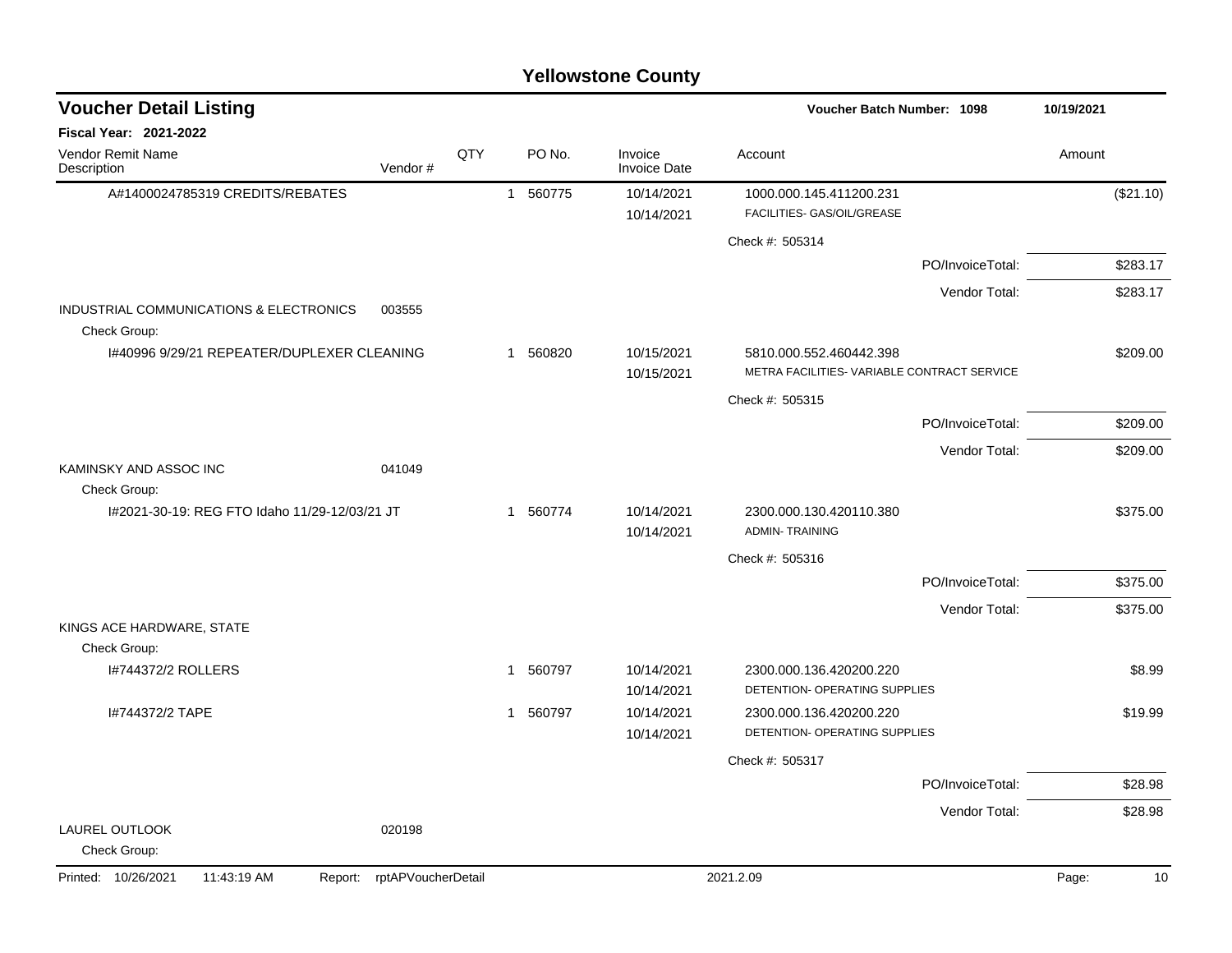|                                                                     |     |              |          | <b>Yellowstone County</b>      |                                                                       |                  |             |
|---------------------------------------------------------------------|-----|--------------|----------|--------------------------------|-----------------------------------------------------------------------|------------------|-------------|
| <b>Voucher Detail Listing</b>                                       |     |              |          |                                | <b>Voucher Batch Number: 1098</b>                                     |                  | 10/19/2021  |
| <b>Fiscal Year: 2021-2022</b>                                       |     |              |          |                                |                                                                       |                  |             |
| Vendor Remit Name<br>Vendor#<br>Description                         | QTY |              | PO No.   | Invoice<br><b>Invoice Date</b> | Account                                                               |                  | Amount      |
| 1#8763 REOPENING LAUREL MV AD                                       |     | $\mathbf{1}$ | 560825   | 10/15/2021                     | 1000.000.113.410540.332                                               |                  | \$90.00     |
|                                                                     |     |              |          | 10/15/2021                     | TREASURER- PUBLICATIONS                                               |                  |             |
|                                                                     |     |              |          |                                | Check #: 505318                                                       |                  |             |
|                                                                     |     |              |          |                                |                                                                       | PO/InvoiceTotal: | \$90.00     |
|                                                                     |     |              |          |                                |                                                                       | Vendor Total:    | \$90.00     |
| LEE ENTERPRISES PPC<br>Check Group:                                 |     |              |          |                                |                                                                       |                  |             |
| I#130150 A#84247 9/4-10/2/21                                        |     |              | 1 560840 | 10/15/2021<br>10/15/2021       | 2399.000.235.420250.333<br>YSC-SUBSCRIPTIONS                          |                  | \$12.00     |
|                                                                     |     |              |          |                                | Check #: 505319                                                       |                  |             |
|                                                                     |     |              |          |                                |                                                                       | PO/InvoiceTotal: | \$12.00     |
|                                                                     |     |              |          |                                |                                                                       | Vendor Total:    | \$12.00     |
| <b>LOCKWOOD VFD</b>                                                 |     |              |          |                                |                                                                       |                  |             |
| Check Group:                                                        |     |              |          |                                |                                                                       |                  |             |
| FY22 GRASS FIRE CONTRACT                                            |     |              | 1 560794 | 10/14/2021<br>10/14/2021       | 1000.000.125.420400.398<br>FIRE PROTECTION- VARIABLE CONTRACT SERVICE |                  | \$8,096.00  |
|                                                                     |     |              |          |                                | Check #: 505320                                                       |                  |             |
|                                                                     |     |              |          |                                |                                                                       | PO/InvoiceTotal: | \$8,096.00  |
|                                                                     |     |              |          |                                |                                                                       | Vendor Total:    | \$8,096.00  |
| <b>LOCKWOOD WATER &amp; SEWER</b><br>020091                         |     |              |          |                                |                                                                       |                  |             |
| Check Group:                                                        |     |              |          |                                |                                                                       |                  |             |
| A#6245-00 HARRIS PARK WATER SVC 10/1/21                             |     |              | 1 560782 | 10/14/2021                     | 2561.000.000.460430.362<br>RSID 634M HARRIS PARK MAINT & REPAIRS      |                  | \$1,076.96  |
|                                                                     |     |              |          | 10/14/2021                     |                                                                       |                  |             |
|                                                                     |     |              |          |                                | Check #: 505321                                                       |                  | \$1,076.96  |
|                                                                     |     |              |          |                                |                                                                       | PO/InvoiceTotal: |             |
| <b>MEADOW GREEN SALES</b>                                           |     |              |          |                                |                                                                       | Vendor Total:    | \$1,076.96  |
| Check Group:                                                        |     |              |          |                                |                                                                       |                  |             |
| I#15139 WALKER MOWER grease, oil, filters                           |     |              | 1 560793 | 10/14/2021<br>10/14/2021       | 2561.000.000.460430.362<br>RSID 634M HARRIS PARK MAINT & REPAIRS      |                  | \$56.93     |
| Printed: 10/26/2021<br>rptAPVoucherDetail<br>11:43:19 AM<br>Report: |     |              |          |                                | 2021.2.09                                                             |                  | Page:<br>11 |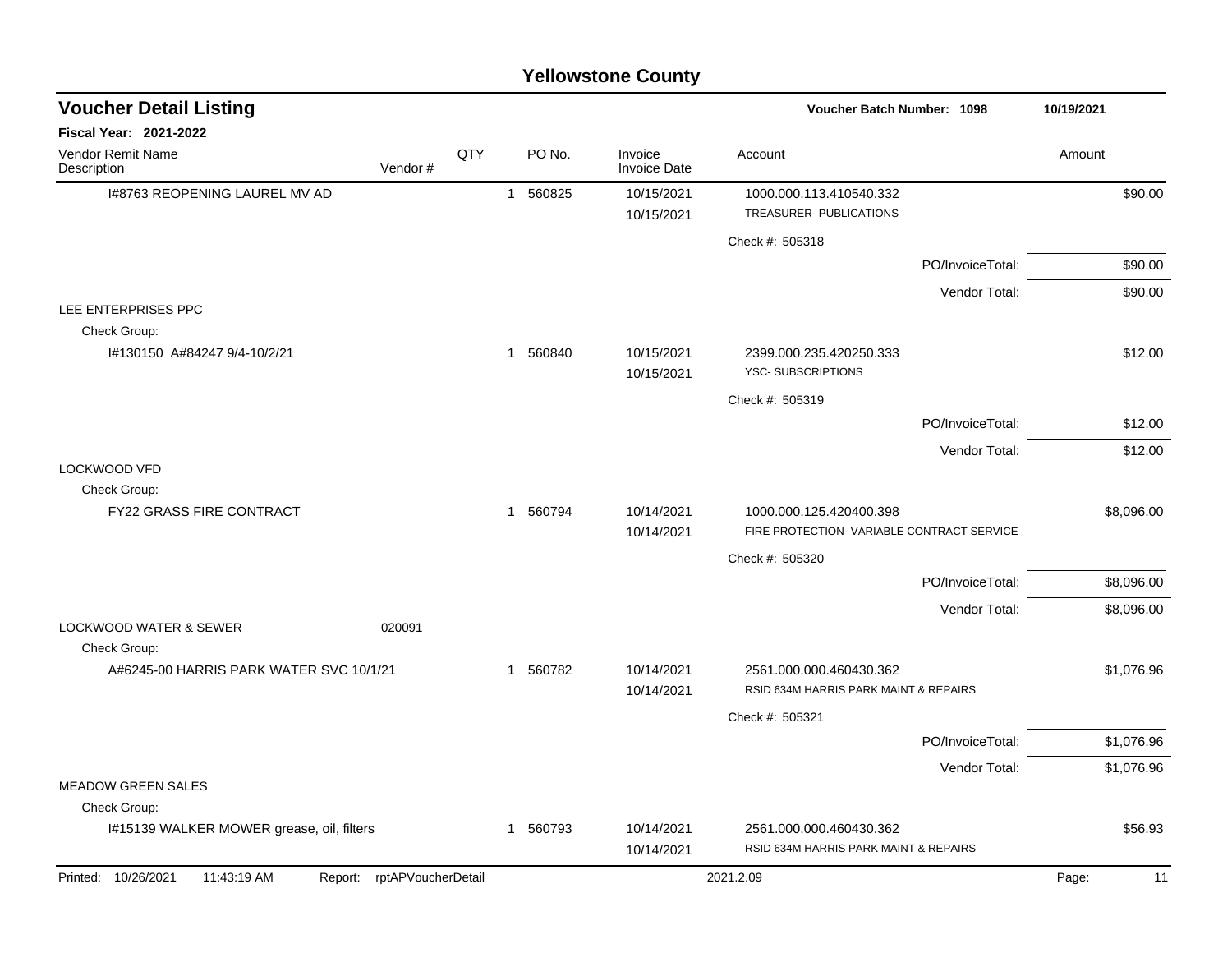| <b>Voucher Detail Listing</b>                           |         |     |             |                                | <b>Voucher Batch Number: 1098</b>                   |                  | 10/19/2021  |
|---------------------------------------------------------|---------|-----|-------------|--------------------------------|-----------------------------------------------------|------------------|-------------|
| <b>Fiscal Year: 2021-2022</b>                           |         |     |             |                                |                                                     |                  |             |
| Vendor Remit Name<br>Description                        | Vendor# | QTY | PO No.      | Invoice<br><b>Invoice Date</b> | Account                                             |                  | Amount      |
|                                                         |         |     |             |                                | Check #: 505322                                     |                  |             |
|                                                         |         |     |             |                                |                                                     | PO/InvoiceTotal: | \$56.93     |
|                                                         |         |     |             |                                |                                                     | Vendor Total:    | \$56.93     |
| MOLT VOLUNTEER FIRE DEPT                                | 004275  |     |             |                                |                                                     |                  |             |
| Check Group:<br><b>FY22 GRASS FIRE CONTRACT</b>         |         |     | 1 560777    | 10/14/2021                     | 1000.000.125.420400.398                             |                  | \$13,169.00 |
|                                                         |         |     |             | 10/14/2021                     | FIRE PROTECTION- VARIABLE CONTRACT SERVICE          |                  |             |
|                                                         |         |     |             |                                | Check #: 505323                                     |                  |             |
|                                                         |         |     |             |                                |                                                     | PO/InvoiceTotal: | \$13,169.00 |
|                                                         |         |     |             |                                |                                                     | Vendor Total:    | \$13,169.00 |
| <b>MONTANA DAKOTA UTILITIES</b>                         | 040762  |     |             |                                |                                                     |                  |             |
| Check Group:                                            |         |     |             |                                |                                                     |                  |             |
| A#77105659799 3165 E KING AVE TRANSPORT CHGS<br>10/6/21 |         |     | 1 560790    | 10/15/21                       | 2300.000.146.411200.344                             |                  | \$676.69    |
|                                                         |         |     |             | 10/15/2021                     | FACILITIES JAIL- GAS                                |                  |             |
|                                                         |         |     |             |                                | Check #: 505324                                     |                  |             |
|                                                         |         |     |             |                                |                                                     | PO/InvoiceTotal: | \$676.69    |
|                                                         |         |     |             |                                |                                                     | Vendor Total:    | \$676.69    |
| <b>MONTANA LAW ENFORCEMENT</b>                          | 046375  |     |             |                                |                                                     |                  |             |
| Check Group:                                            |         |     |             |                                |                                                     |                  |             |
| I#20736 Lodging CDOB #167 Helena 9/8-22/21 CH           |         |     | 560787<br>1 | 10/14/2021<br>10/14/2021       | 2300.000.136.420200.370<br><b>DETENTION- TRAVEL</b> |                  | \$44.00     |
| I#20736 Meals CDOB #167 Helena 9/8-22/21 CH             |         |     | 560787<br>1 | 10/14/2021                     | 2300.000.136.420200.370                             |                  | \$206.00    |
|                                                         |         |     |             | 10/14/2021                     | DETENTION- TRAVEL                                   |                  |             |
|                                                         |         |     |             |                                | Check #: 505325                                     |                  |             |
|                                                         |         |     |             |                                |                                                     | PO/InvoiceTotal: | \$250.00    |
| Check Group:                                            |         |     |             |                                |                                                     |                  |             |
| 1#20752 SFST REG HELENA 10/3-8/21 MS                    |         |     | 560788<br>1 | 10/14/2021                     | 2300.000.130.420110.380                             |                  | \$300.00    |
|                                                         |         |     |             | 10/14/2021                     | <b>ADMIN-TRAINING</b>                               |                  |             |
|                                                         |         |     |             |                                |                                                     |                  |             |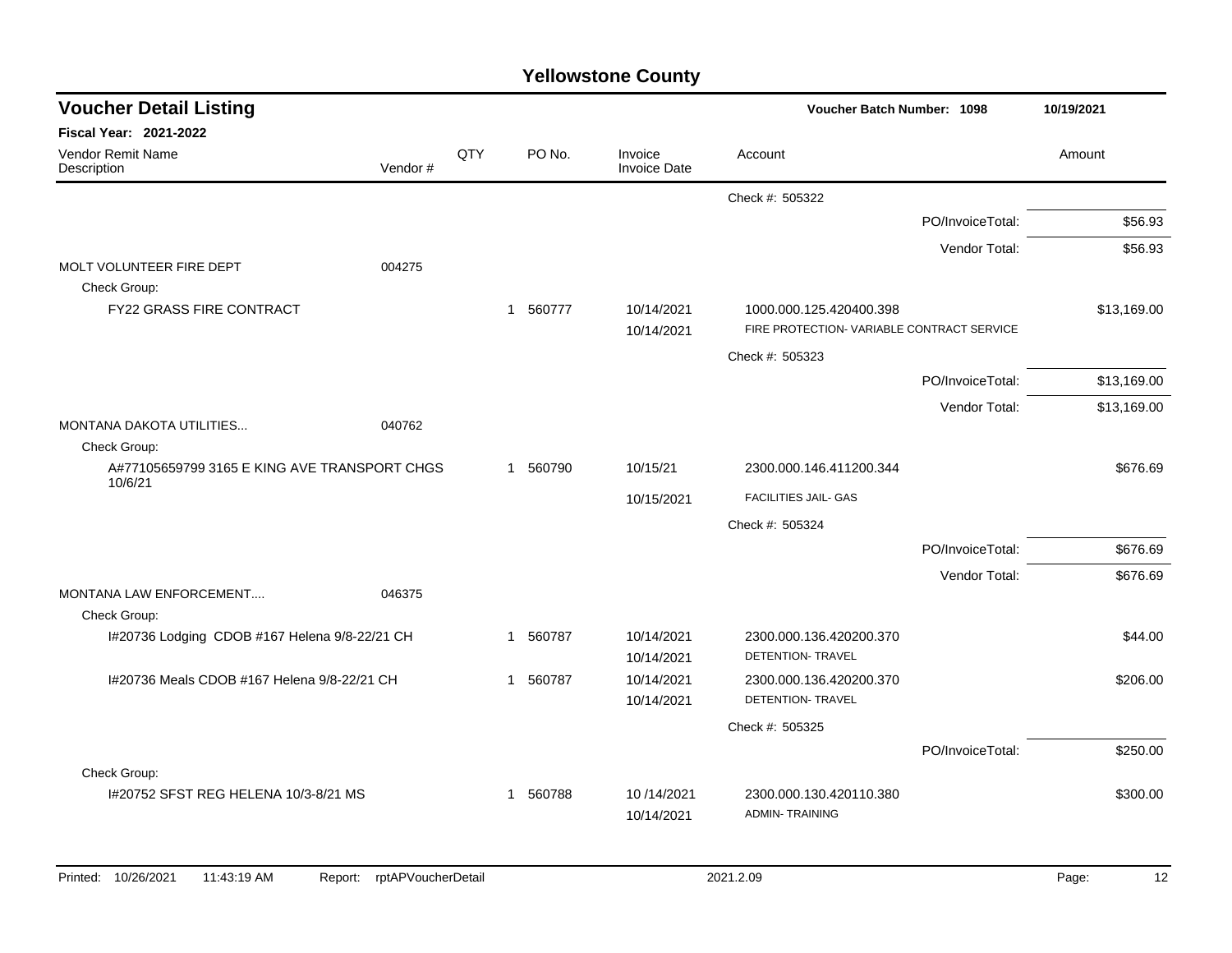| <b>Voucher Detail Listing</b>                                                                 |                               |     |              |          |                                |                                                | <b>Voucher Batch Number: 1098</b> |             |  |
|-----------------------------------------------------------------------------------------------|-------------------------------|-----|--------------|----------|--------------------------------|------------------------------------------------|-----------------------------------|-------------|--|
| <b>Fiscal Year: 2021-2022</b>                                                                 |                               |     |              |          |                                |                                                |                                   |             |  |
| Vendor Remit Name<br>Description                                                              | Vendor#                       | QTY |              | PO No.   | Invoice<br><b>Invoice Date</b> | Account                                        |                                   | Amount      |  |
| 1#20752 SFST MEALS HELENA 10/3-8/21 MS                                                        |                               |     |              | 1 560788 | 10/14/2021<br>10/14/2021       | 2300.000.130.420110.370<br><b>ADMIN-TRAVEL</b> |                                   | \$63.00     |  |
| I#20752 SFST Lodging HELENA 10/3-8/21 MS                                                      |                               |     | $\mathbf{1}$ | 560788   | 10/14/2021<br>10/14/2021       | 2300.000.130.420110.370<br><b>ADMIN-TRAVEL</b> |                                   | \$75.00     |  |
|                                                                                               |                               |     |              |          |                                | Check #: 505325                                |                                   |             |  |
|                                                                                               |                               |     |              |          |                                |                                                | PO/InvoiceTotal:                  | \$438.00    |  |
|                                                                                               |                               |     |              |          |                                |                                                | Vendor Total:                     | \$688.00    |  |
| MORRIS, CHRISTOPHER<br>Check Group:                                                           | 047903                        |     |              |          |                                |                                                |                                   |             |  |
| Per Diem/Car Rental/LuggageParking Reimb C. Morris<br>Filevine Conf SLC, UT Sept. 26-29, 2021 |                               |     |              | 1 560814 | 10/15/2021                     | 2301.000.122.411100.370                        |                                   | \$523.39    |  |
|                                                                                               |                               |     |              |          | 10/15/2021                     | ATTORNEY- TRAVEL                               |                                   |             |  |
|                                                                                               |                               |     |              |          |                                | Check #: 505326                                |                                   |             |  |
|                                                                                               |                               |     |              |          |                                |                                                | PO/InvoiceTotal:                  | \$523.39    |  |
|                                                                                               |                               |     |              |          |                                |                                                | Vendor Total:                     | \$523.39    |  |
| <b>MSU EXTENSION</b>                                                                          | 035815                        |     |              |          |                                |                                                |                                   |             |  |
| Check Group:<br>October payroll RB, JR, CC                                                    |                               |     |              | 3 560826 | 10/15/2021                     | 2290.000.410.450400.398                        |                                   | \$9,249.99  |  |
|                                                                                               |                               |     |              |          | 10/15/2021                     | EXTENSION-VARIABLE CONTRACT SERVICES           |                                   |             |  |
|                                                                                               |                               |     |              |          |                                | Check #: 505327                                |                                   |             |  |
|                                                                                               |                               |     |              |          |                                |                                                | PO/InvoiceTotal:                  | \$9,249.99  |  |
|                                                                                               |                               |     |              |          |                                |                                                | Vendor Total:                     | \$9,249.99  |  |
| MVCIA<br>Check Group:                                                                         |                               |     |              |          |                                |                                                |                                   |             |  |
| I#2021-024 REG MVCIA BILLINGS 10/5-8/21 VJ, MK,                                               |                               |     | 6            | 560801   | 10/14/2021                     | 2300.000.130.420110.380                        |                                   | \$1,350.00  |  |
| PG, GB, BR, CD.                                                                               |                               |     |              |          | 10/14/2021                     | <b>ADMIN-TRAINING</b>                          |                                   |             |  |
|                                                                                               |                               |     |              |          |                                | Check #: 505328                                |                                   |             |  |
|                                                                                               |                               |     |              |          |                                |                                                | PO/InvoiceTotal:                  | \$1,350.00  |  |
|                                                                                               |                               |     |              |          |                                |                                                | Vendor Total:                     | \$1,350.00  |  |
| NORTHWESTERN ENERGY                                                                           | 045035                        |     |              |          |                                |                                                |                                   |             |  |
| Printed: 10/26/2021<br>11:43:19 AM                                                            | rptAPVoucherDetail<br>Report: |     |              |          |                                | 2021.2.09                                      |                                   | Page:<br>13 |  |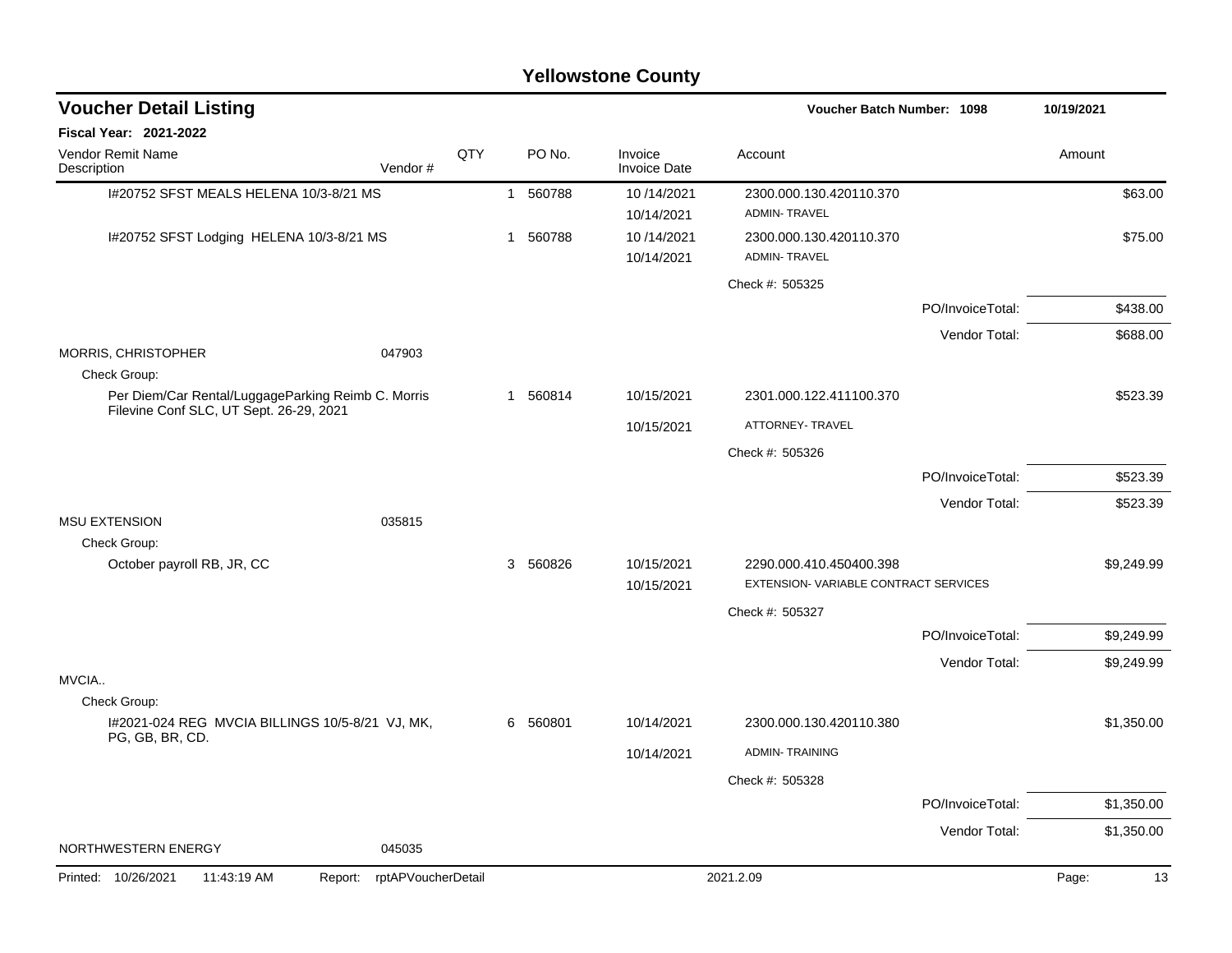| <b>Yellowstone County</b> |  |
|---------------------------|--|
|                           |  |

| <b>Voucher Detail Listing</b>                 |                    |     |             |                                          |                           | <b>Voucher Batch Number: 1098</b>                    |                  | 10/19/2021  |
|-----------------------------------------------|--------------------|-----|-------------|------------------------------------------|---------------------------|------------------------------------------------------|------------------|-------------|
| <b>Fiscal Year: 2021-2022</b>                 |                    |     |             |                                          |                           |                                                      |                  |             |
| Vendor Remit Name<br>Description              | Vendor#            | QTY |             | PO No.<br>Invoice<br><b>Invoice Date</b> |                           | Account                                              |                  | Amount      |
| Check Group:                                  |                    |     |             |                                          |                           |                                                      |                  |             |
| A#0676288-4 3319 KING AVE E 10/1/21           |                    |     | 1 560785    |                                          | 10/14 /2021<br>10/14/2021 | 2140.000.403.431100.340<br><b>WEED-UTILITIES</b>     |                  | \$68.44     |
|                                               |                    |     |             |                                          |                           | Check #: 505329                                      |                  |             |
|                                               |                    |     |             |                                          |                           |                                                      | PO/InvoiceTotal: | \$68.44     |
| Check Group:                                  |                    |     |             |                                          |                           |                                                      |                  |             |
| A#0759078-9 HILLNER PARK 10/5/21              |                    |     | 560786<br>1 |                                          | 10/14/2021<br>10/14/2021  | 2210.000.405.460463.362<br>LOCKWOOD- MAINT & REPAIRS |                  | \$6.00      |
| A#0645906-9 TWO MOON PARK 10/5/21             |                    |     | 1 560786    |                                          | 10/14/2021<br>10/14/2021  | 2210.000.405.460430.340<br>PARKS- UTILITIES          |                  | \$54.84     |
|                                               |                    |     |             |                                          |                           | Check #: 505329                                      |                  |             |
|                                               |                    |     |             |                                          |                           |                                                      | PO/InvoiceTotal: | \$60.84     |
|                                               |                    |     |             |                                          |                           |                                                      | Vendor Total:    | \$129.28    |
| OSTLUND, JOHN.                                | 039112             |     |             |                                          |                           |                                                      |                  |             |
| Check Group:                                  |                    |     |             |                                          |                           |                                                      |                  |             |
| A#665497656-00001 I#9429560347 9/11-10/10     |                    |     | 1 560813    |                                          | 10/15/2021                | 1000.000.100.410100.345                              |                  | \$91.55     |
|                                               |                    |     |             |                                          | 10/15/2021                | <b>BOCC-TELEPHONE &amp; TECHNOLOGY</b>               |                  |             |
|                                               |                    |     |             |                                          |                           | Check #: 505330                                      |                  |             |
|                                               |                    |     |             |                                          |                           |                                                      | PO/InvoiceTotal: | \$91.55     |
|                                               |                    |     |             |                                          |                           |                                                      | Vendor Total:    | \$91.55     |
| <b>PACE</b><br>Check Group:                   |                    |     |             |                                          |                           |                                                      |                  |             |
| #11394 10/7/21 WATER FEE                      |                    |     | 1 560803    |                                          | 10/14/2021                | 7256.000.730.431200.362                              |                  | \$60.00     |
|                                               |                    |     |             |                                          | 10/14/2021                | CARROLL DRAIN- MAINT & REPAIRS                       |                  |             |
| I#11394 10/7/21 ROOT CUTTING                  |                    |     | 560803<br>1 |                                          | 10/14/2021                | 7256.000.730.431200.362                              |                  | \$1,443.75  |
|                                               |                    |     |             |                                          | 10/14/2021                | CARROLL DRAIN- MAINT & REPAIRS                       |                  |             |
|                                               |                    |     |             |                                          |                           | Check #: 505331                                      |                  |             |
|                                               |                    |     |             |                                          |                           |                                                      | PO/InvoiceTotal: | \$1,503.75  |
|                                               |                    |     |             |                                          |                           |                                                      | Vendor Total:    | \$1,503.75  |
| PEPSI COLA BOTTLING                           | 004960             |     |             |                                          |                           |                                                      |                  |             |
| Printed: 10/26/2021<br>11:43:19 AM<br>Report: | rptAPVoucherDetail |     |             |                                          | 2021.2.09                 |                                                      |                  | Page:<br>14 |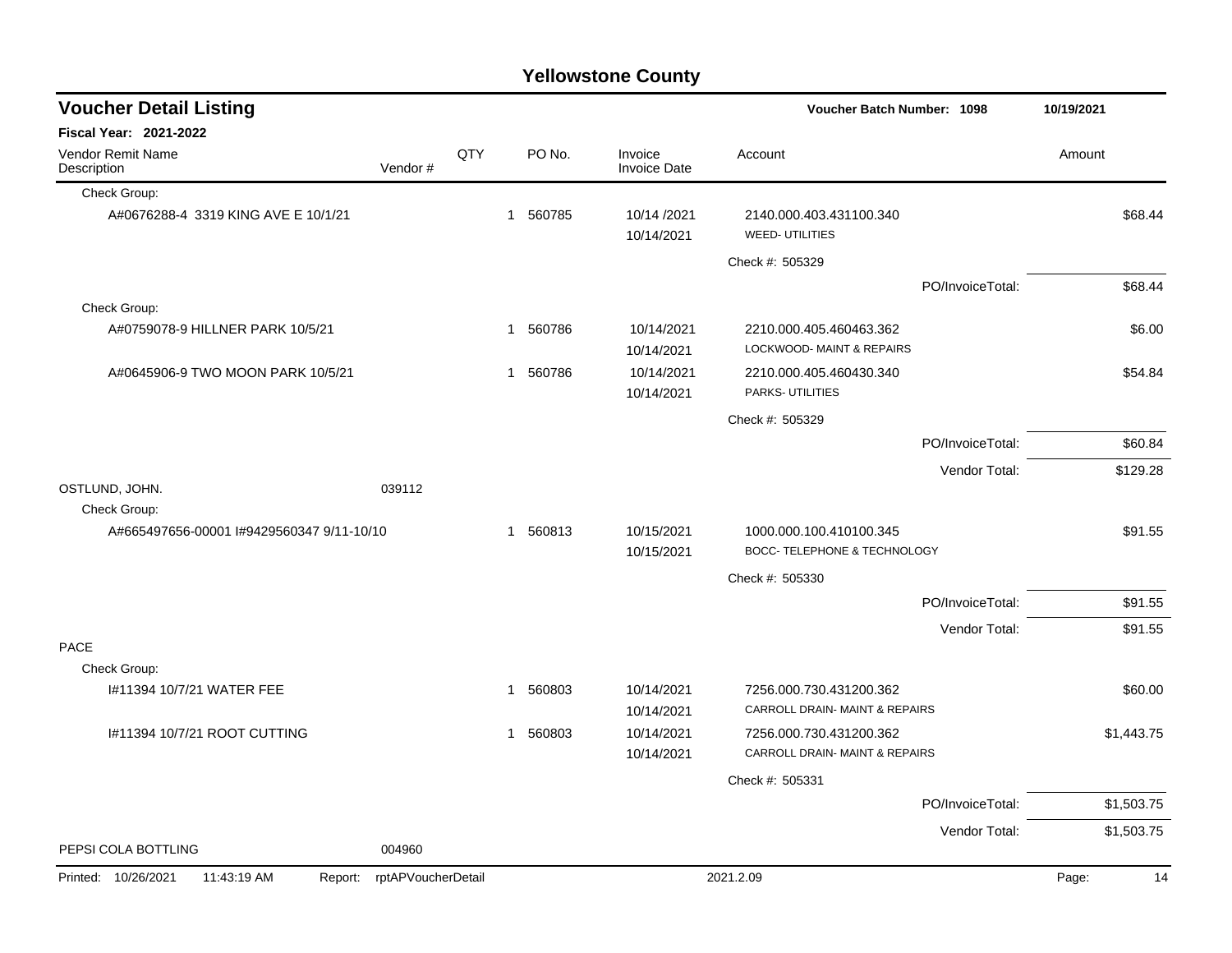## Check Group: I#620030 10/7/21 GATORADE 1 560822 10/15/21 5810.000.553.460442.223 \$540.00 10/15/2021 METRA CONCESSIONS- FOOD I#602926 9/30/21 ALLOWANCE CREDIT 1 560822 10/15/21 5810.000.553.460442.223 (\$250.00) 10/15/2021 METRA CONCESSIONS- FOOD Check #: 505332 PO/InvoiceTotal: \$290.00 Vendor Total: \$290.00 PETERSON QUALITY OFFICE 004980 Check Group: I#211004-I011 Konica 9/3-10/2/21 1 560823 10/15/2021 1000.000.104.410600.368 \$26.00 10/15/2021 ELECTIONS- SOFTWARE/HARDWARE MAINT Check #: 505333 PO/InvoiceTotal: \$26.00 Vendor Total: \$26.00 PITMAN, DENIS Check Group: Per Diem Breakfast; MACo Annual Conf; 9/26-9/30/21; Kalispell, MT DP 1 560805 10/ 14/2021 1000.000.100.410100.371 \$13.00 10/14/2021 BOCC- TRAVEL PITMAN Per Diem Lunch; MACo Annual Conf; 9/26-9/30/21; Kalispell, MT DP 2 560805 10/ 14/2021 1000.000.100.410100.371 \$28.00 10/14/2021 BOCC- TRAVEL PITMAN Per Diem Dinner; MACo Annual Conf; 9/26-9/30/21; Kalispell, MT DP 1 560805 10/ 14/2021 1000.000.100.410100.371 \$23.00 10/14/2021 BOCC- TRAVEL PITMAN Check #: 505334 PO/InvoiceTotal: \$64.00 Vendor Total: \$64.00 RADOVICH, BRIANNE-ATTORNEY AT LAW Check Group: **Voucher Batch Number: Yellowstone County** Vendor Remit Name Description **Voucher Detail Listing Fiscal Year: 2021-2022 1098 10/19/2021** PO No. Invoice Account Amount Amount Amount Amount Vendor # QTY Invoice Date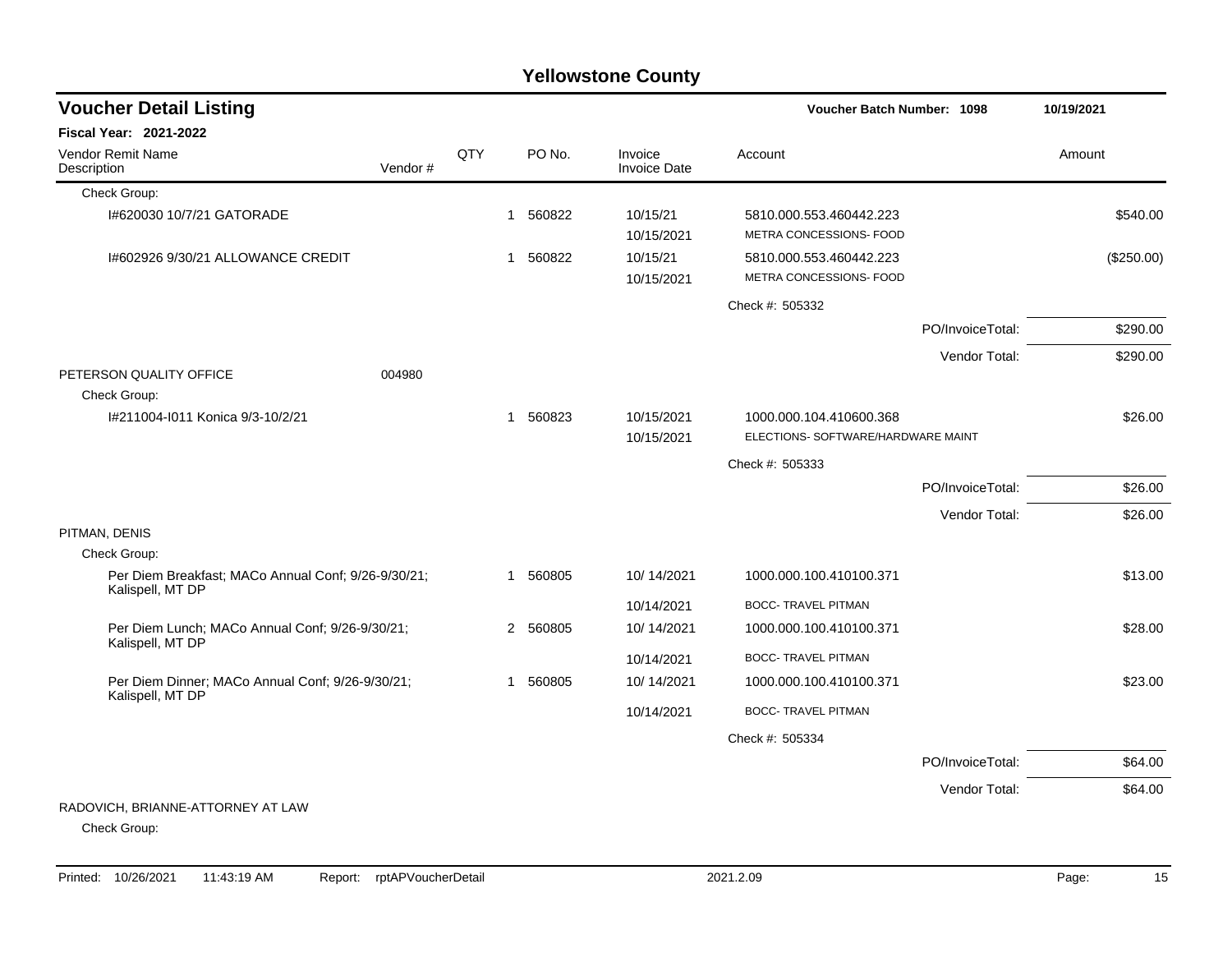| <b>Voucher Detail Listing</b>                             |                    |              |          |                                | <b>Voucher Batch Number: 1098</b>                         |                  | 10/19/2021  |
|-----------------------------------------------------------|--------------------|--------------|----------|--------------------------------|-----------------------------------------------------------|------------------|-------------|
| <b>Fiscal Year: 2021-2022</b>                             |                    |              |          |                                |                                                           |                  |             |
| Vendor Remit Name<br>Description<br>Vendor#               | QTY                |              | PO No.   | Invoice<br><b>Invoice Date</b> | Account                                                   |                  | Amount      |
| 2020/2021 LEGAL SERVICES                                  |                    | $\mathbf{1}$ | 560802   | 10/15/21<br>10/15/2021         | 7256.000.730.431200.362<br>CARROLL DRAIN- MAINT & REPAIRS |                  | \$2,647.93  |
|                                                           |                    |              |          |                                | Check #: 505335                                           |                  |             |
|                                                           |                    |              |          |                                |                                                           | PO/InvoiceTotal: | \$2,647.93  |
|                                                           |                    |              |          |                                |                                                           | Vendor Total:    | \$2,647.93  |
| REPUBLIC SERVICES #892                                    |                    |              |          |                                |                                                           |                  |             |
| Check Group:                                              |                    |              |          |                                |                                                           |                  |             |
| A#30892-3483393 I#964220; TWO MOON GARBAGE<br>SVC 9/28/21 |                    |              | 1 560798 | 10/14/2021                     | 2210.000.405.460430.340                                   |                  | \$201.02    |
|                                                           |                    |              |          | 10/14/2021                     | PARKS- UTILITIES                                          |                  |             |
| A#30892-3483393 I#964220 EARL GUSS GARBAGE                |                    | $\mathbf{1}$ | 560798   | 10/14/2021                     | 2210.000.405.460430.340                                   |                  | \$29.23     |
| SVC 9/28/21                                               |                    |              |          | 10/14/2021                     | PARKS- UTILITIES                                          |                  |             |
| A#30892-3483393 I#964220; ZIMMERMAN GARBAGE               |                    |              | 1 560798 | 10/14/2021                     | 2210.000.405.460430.340                                   |                  | \$114.75    |
| SVC 9/28/21                                               |                    |              |          | 10/14/2021                     | PARKS- UTILITIES                                          |                  |             |
|                                                           |                    |              |          |                                | Check #: 505336                                           |                  |             |
|                                                           |                    |              |          |                                |                                                           | PO/InvoiceTotal: | \$345.00    |
|                                                           |                    |              |          |                                |                                                           | Vendor Total:    | \$345.00    |
| <b>SCARPARI, PAUL</b>                                     |                    |              |          |                                |                                                           |                  |             |
| Check Group:                                              |                    |              |          |                                |                                                           |                  |             |
| YCCH; PLANTER FLOWERS                                     |                    | -1           | 560809   | 10/14/2021<br>10/14/2021       | 1000.000.145.411200.365<br>FACILITIES- GROUND MAINT       |                  | \$26.92     |
|                                                           |                    |              |          |                                | Check #: 505337                                           |                  |             |
|                                                           |                    |              |          |                                |                                                           | PO/InvoiceTotal: | \$26.92     |
|                                                           |                    |              |          |                                |                                                           | Vendor Total:    | \$26.92     |
| SHEPHERD VFD<br>005640                                    |                    |              |          |                                |                                                           |                  |             |
| Check Group:<br><b>FY22 GRASS FIRE CONTRACT</b>           |                    |              | 1 560778 | 10/14/2021                     | 1000.000.125.420400.398                                   |                  | \$28,165.00 |
|                                                           |                    |              |          | 10/14/2021                     | FIRE PROTECTION- VARIABLE CONTRACT SERVICE                |                  |             |
|                                                           |                    |              |          |                                | Check #: 505338                                           |                  |             |
|                                                           |                    |              |          |                                |                                                           |                  |             |
| Printed: 10/26/2021<br>11:43:19 AM<br>Report:             | rptAPVoucherDetail |              |          |                                | 2021.2.09                                                 |                  | Page:<br>16 |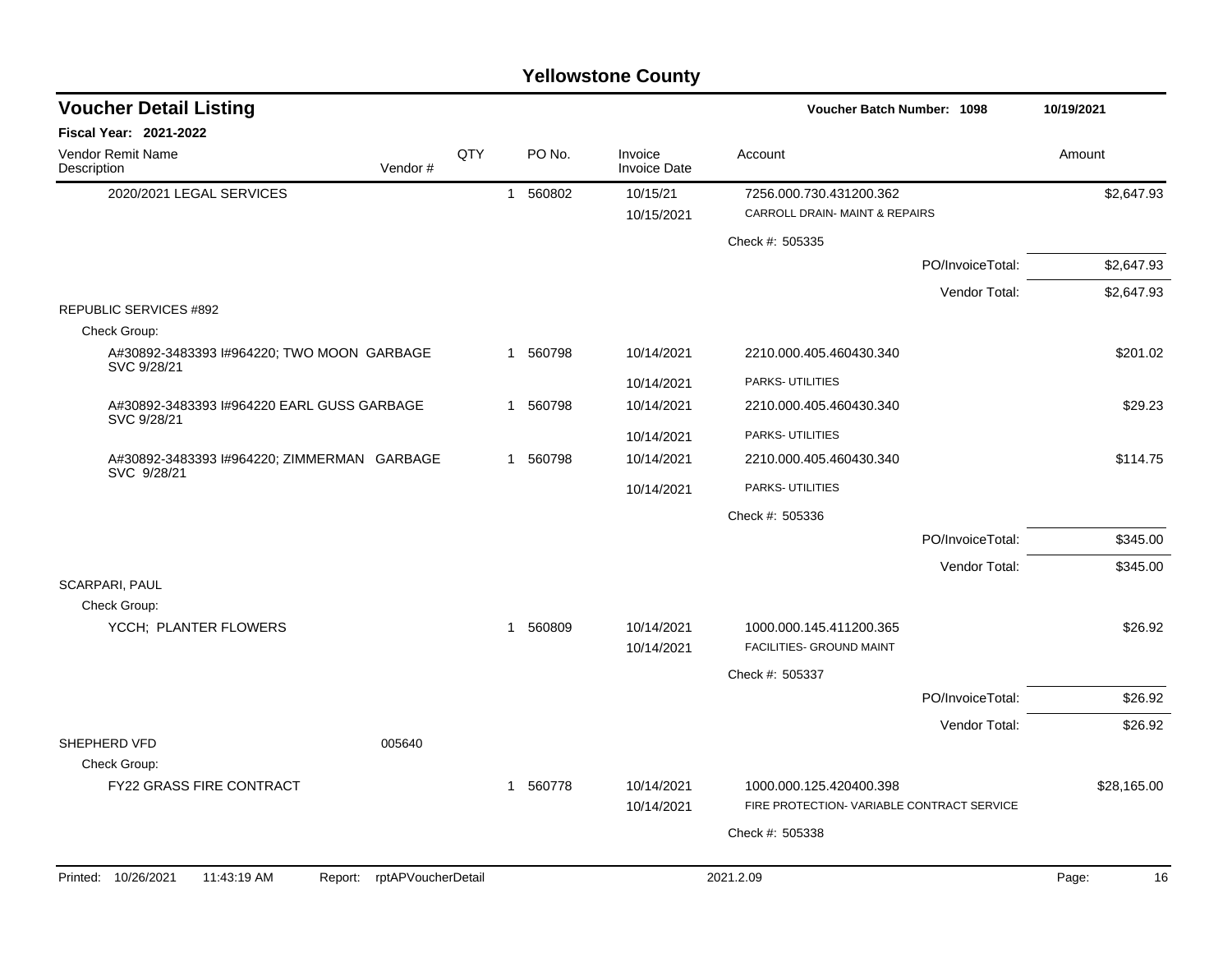| <b>Voucher Detail Listing</b>                                            |     |              |          |                                | <b>Voucher Batch Number: 1098</b>                                |                  | 10/19/2021 |             |
|--------------------------------------------------------------------------|-----|--------------|----------|--------------------------------|------------------------------------------------------------------|------------------|------------|-------------|
| Fiscal Year: 2021-2022                                                   |     |              |          |                                |                                                                  |                  |            |             |
| Vendor Remit Name<br>Vendor#<br>Description                              | QTY |              | PO No.   | Invoice<br><b>Invoice Date</b> | Account                                                          |                  | Amount     |             |
|                                                                          |     |              |          |                                |                                                                  | PO/InvoiceTotal: |            | \$28,165.00 |
|                                                                          |     |              |          |                                |                                                                  | Vendor Total:    |            | \$28,165.00 |
| ST OF MT DEPT OF ENVIRONMENTAL QUALITY.<br>Check Group:                  |     |              |          |                                |                                                                  |                  |            |             |
| Inv 10/14/21; 2022 Annual Asbestos Permit Miller Bldg                    |     |              | 1 560795 | 10/14/2021<br>10/14/2021       | 1000.000.199.411800.397<br>MISC- CONTRACT SERVICES               |                  |            | \$4,000.00  |
|                                                                          |     |              |          |                                | Check #: 505339                                                  |                  |            |             |
|                                                                          |     |              |          |                                |                                                                  | PO/InvoiceTotal: |            | \$4,000.00  |
|                                                                          |     |              |          |                                |                                                                  | Vendor Total:    |            | \$4,000.00  |
| STARPLEX CORPORATION<br>042999                                           |     |              |          |                                |                                                                  |                  |            |             |
| Check Group:                                                             |     |              |          |                                |                                                                  |                  |            |             |
| 1#607478 10/4/21 2021 WRANGLER TEAM ROPING<br><b>CHAMPIONSHIPS STAFF</b> |     | 1            | 560828   | 10/15/2021                     | 5810.000.554.460442.398                                          |                  |            | \$7,887.43  |
|                                                                          |     |              |          | 10/15/2021                     | METRA EVENTS-VARIABLE CONTRACT SERVICES                          |                  |            |             |
|                                                                          |     |              |          |                                | Check #: 505340                                                  |                  |            |             |
|                                                                          |     |              |          |                                |                                                                  | PO/InvoiceTotal: |            | \$7,887.43  |
|                                                                          |     |              |          |                                |                                                                  | Vendor Total:    |            | \$7,887.43  |
| SWAIN, MARY A.                                                           |     |              |          |                                |                                                                  |                  |            |             |
| Check Group:                                                             |     |              |          |                                |                                                                  |                  |            |             |
| 1#126 SEPT 2021 RECORDS/INVOICING                                        |     | $\mathbf{1}$ | 560808   | 10/14/2021<br>10/14/2021       | 2561.000.000.460430.362<br>RSID 634M HARRIS PARK MAINT & REPAIRS |                  |            | \$20.00     |
|                                                                          |     |              |          |                                | Check #: 505341                                                  |                  |            |             |
|                                                                          |     |              |          |                                |                                                                  | PO/InvoiceTotal: |            | \$20.00     |
|                                                                          |     |              |          |                                |                                                                  | Vendor Total:    |            | \$20.00     |
| SYSCO FOOD SERVICES OF MT<br>002390<br>Check Group:                      |     |              |          |                                |                                                                  |                  |            |             |
| INV#343467703 10/6/21 BEC FOOD PRODUCT                                   |     | 1            | 560818   | 10/15/2021                     | 5810.000.553.460442.228                                          |                  |            | \$156.88    |
|                                                                          |     |              |          | 10/15/2021                     | METRA CONCESSIONS- FOOD-CATERING                                 |                  |            |             |
| I#343467703 10/6/21 BARE KNUCKLE FIGHTING FOOD                           |     |              | 1 560818 | 10/15/2021                     | 5810.000.553.460442.228                                          |                  |            | \$337.43    |
|                                                                          |     |              |          | 10/15/2021                     | METRA CONCESSIONS- FOOD-CATERING                                 |                  |            |             |
| Printed: 10/26/2021<br>rptAPVoucherDetail<br>11:43:19 AM<br>Report:      |     |              |          |                                | 2021.2.09                                                        |                  | Page:      | 17          |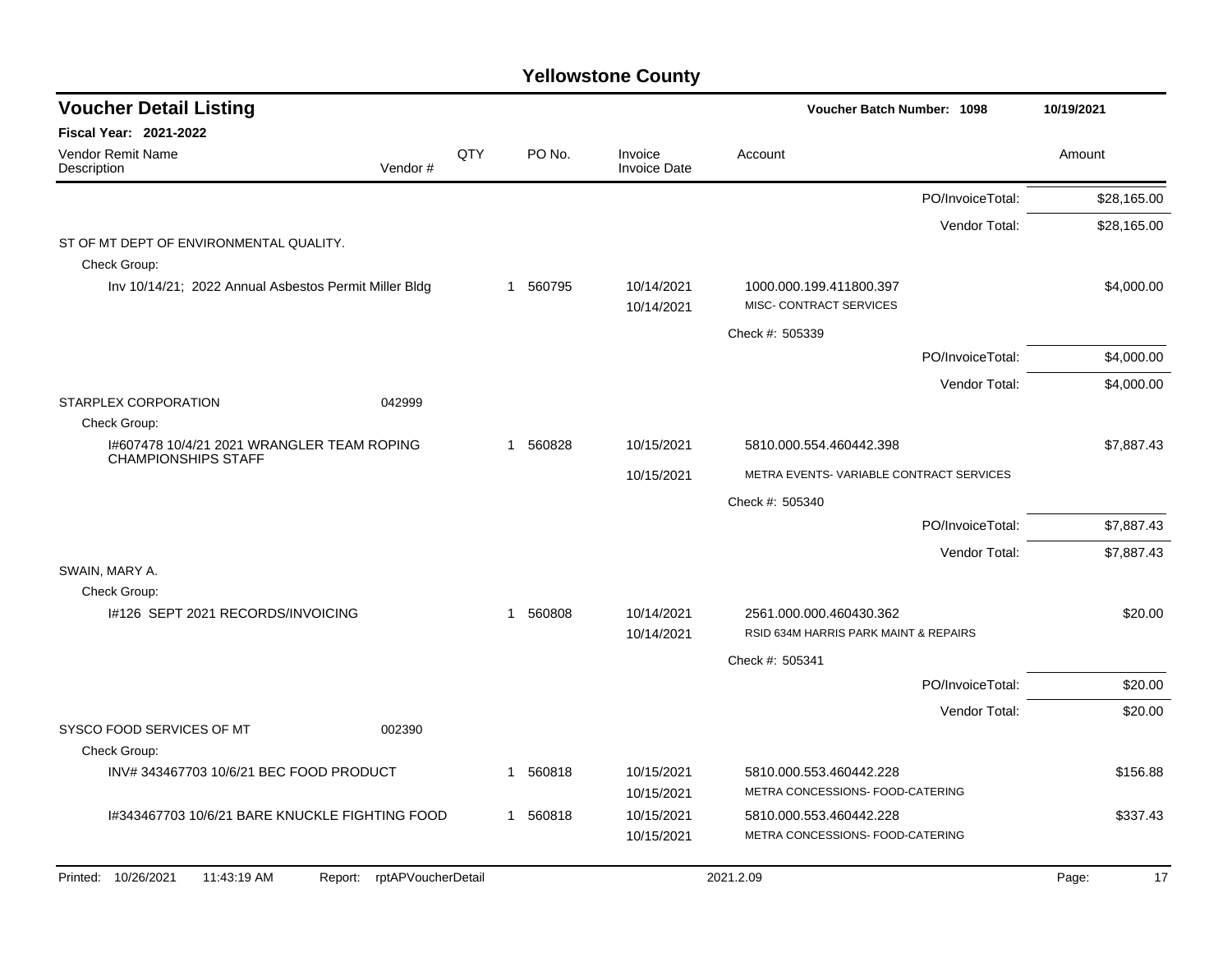| <b>Voucher Detail Listing</b>                                                |                    |              |          |                                | <b>Voucher Batch Number: 1098</b>                               |                  | 10/19/2021  |
|------------------------------------------------------------------------------|--------------------|--------------|----------|--------------------------------|-----------------------------------------------------------------|------------------|-------------|
| Fiscal Year: 2021-2022                                                       |                    |              |          |                                |                                                                 |                  |             |
| Vendor Remit Name<br>Description<br>Vendor#                                  | QTY                |              | PO No.   | Invoice<br><b>Invoice Date</b> | Account                                                         |                  | Amount      |
| I#343467703 10/6/21 CATERING SUPPLIES                                        |                    |              | 1 560818 | 10/15/2021<br>10/15/2021       | 5810.000.553.460442.228<br>METRA CONCESSIONS- FOOD-CATERING     |                  | \$62.55     |
| I#343467702 10/6/21 FOOD                                                     |                    | 1            | 560818   | 10/15/2021<br>10/15/2021       | 5810.000.553.460442.223<br>METRA CONCESSIONS- FOOD              |                  | \$2,888.46  |
| I#343467942 10/7/21 FOOD                                                     |                    | $\mathbf{1}$ | 560818   | 10/15/2021<br>10/15/2021       | 5810.000.553.460442.228<br>METRA CONCESSIONS- FOOD-CATERING     |                  | \$39.75     |
|                                                                              |                    |              |          |                                | Check #: 505342                                                 |                  |             |
|                                                                              |                    |              |          |                                |                                                                 | PO/InvoiceTotal: | \$3,485.07  |
|                                                                              |                    |              |          |                                |                                                                 | Vendor Total:    | \$3,485.07  |
| <b>TOLZIEN, AMY</b><br>Check Group:                                          |                    |              |          |                                |                                                                 |                  |             |
| Per Diem/Luggage Reimb A. Tolzien Filevine Conf SLC,<br>UT Sept. 26-29, 2021 |                    |              | 1 560830 | 10/15/2021                     | 2301.000.122.411100.370                                         |                  | \$182.00    |
|                                                                              |                    |              |          | 10/15/2021                     | ATTORNEY- TRAVEL                                                |                  |             |
|                                                                              |                    |              |          |                                | Check #: 505343                                                 |                  |             |
|                                                                              |                    |              |          |                                |                                                                 | PO/InvoiceTotal: | \$182.00    |
| <b>TOWN &amp; COUNTRY SUPPLY</b><br>003930                                   |                    |              |          |                                |                                                                 | Vendor Total:    | \$182.00    |
| Check Group:                                                                 |                    |              |          |                                |                                                                 |                  |             |
| I#420846 9/27/21 FUEL                                                        |                    |              | 1 560821 | 10/15/2021<br>10/15/2021       | 5810.000.552.460442.231<br>METRA FACILITIES- GAS-OIL-GREASE-ETC |                  | \$2,169.30  |
|                                                                              |                    |              |          |                                | Check #: 505344                                                 |                  |             |
|                                                                              |                    |              |          |                                |                                                                 | PO/InvoiceTotal: | \$2,169.30  |
|                                                                              |                    |              |          |                                |                                                                 | Vendor Total:    | \$2,169.30  |
| UNIVERSAL AWARDS<br>006170<br>Check Group:                                   |                    |              |          |                                |                                                                 |                  |             |
| I#262333 Recognition Plaque/Weed Control Board                               |                    |              | 1 560824 | 10/15/2021<br>10/15/2021       | 1000.000.100.410100.210<br><b>BOCC- OFFICE SUPPLIES</b>         |                  | \$38.00     |
|                                                                              |                    |              |          |                                | Check #: 505345                                                 |                  |             |
|                                                                              |                    |              |          |                                |                                                                 | PO/InvoiceTotal: | \$38.00     |
| Printed: 10/26/2021<br>11:43:19 AM<br>Report:                                | rptAPVoucherDetail |              |          |                                | 2021.2.09                                                       |                  | Page:<br>18 |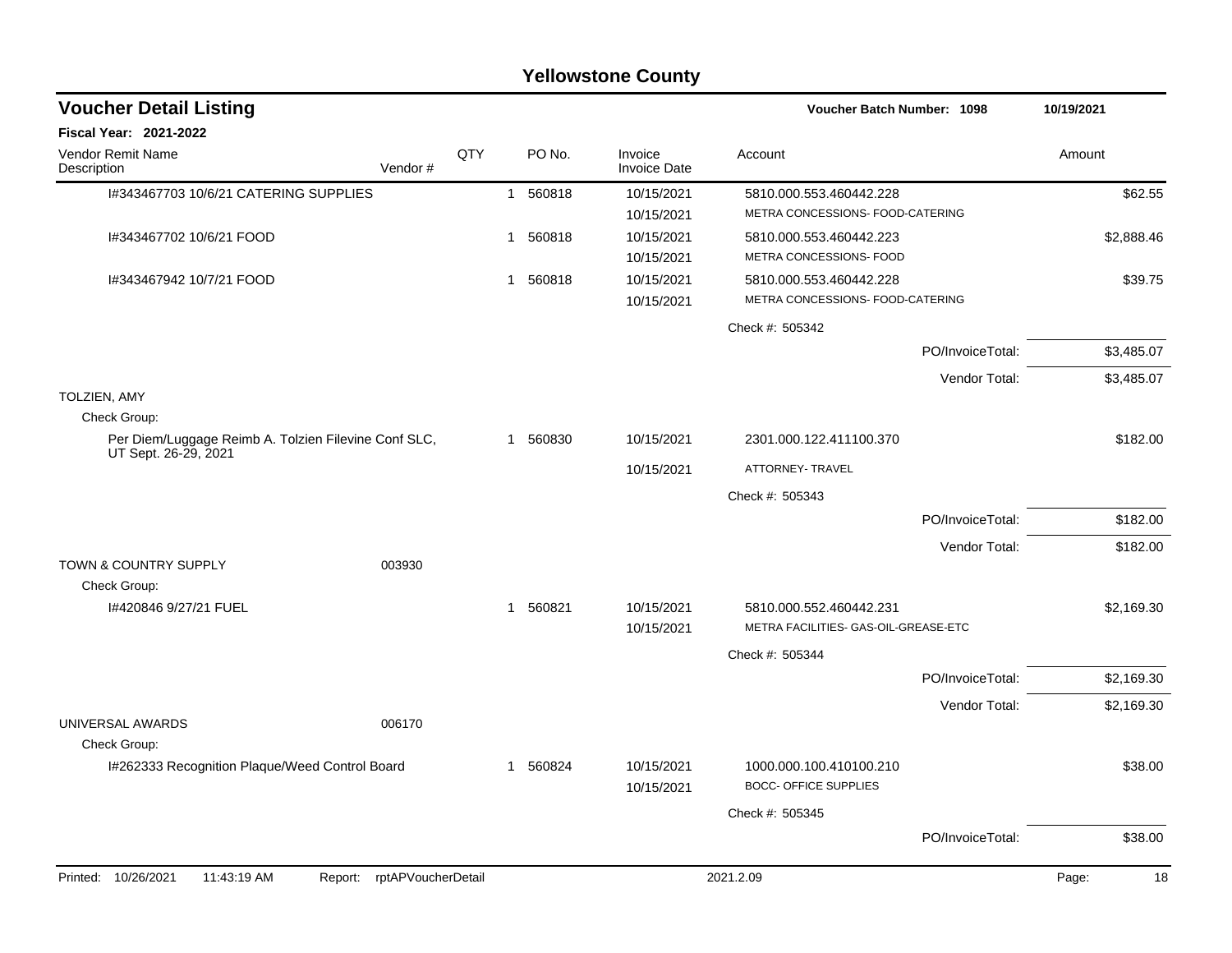| <b>Voucher Detail Listing</b>         | Voucher Batch Number: 1098 | 10/19/2021 |                        |                                |                          |                  |            |
|---------------------------------------|----------------------------|------------|------------------------|--------------------------------|--------------------------|------------------|------------|
| Fiscal Year: 2021-2022                |                            |            |                        |                                |                          |                  |            |
| Vendor Remit Name<br>Description      | Vendor#                    | QTY        | PO No.                 | Invoice<br><b>Invoice Date</b> | Account                  |                  | Amount     |
|                                       |                            |            |                        |                                |                          | Vendor Total:    | \$38.00    |
| US FOODS INC                          | 002926                     |            |                        |                                |                          |                  |            |
| Check Group:                          |                            |            |                        |                                |                          |                  |            |
| I#5294043 A#94194115 Food             |                            |            | 560815<br>$\mathbf{1}$ | 10/15/2021                     | 2399.000.235.420250.223  |                  | \$1,564.61 |
|                                       |                            |            |                        | 10/15/2021                     | YSC-FOOD                 |                  |            |
| I#5294043 A#94194115 Cups             |                            |            | 560815<br>$\mathbf{1}$ | 10/15/2021                     | 2399.000.235.420250.221  |                  | \$15.85    |
|                                       |                            |            |                        | 10/15/2021                     | YSC- FOOD SUPPLIES       |                  |            |
| I#5294043 A#94194115 Towels           |                            |            | 560815<br>$\mathbf{1}$ | 10/15/2021                     | 2399.000.235.420250.224  |                  | \$14.02    |
|                                       |                            |            |                        | 10/15/2021                     | YSC- JANITORIAL SUPPLIES |                  |            |
|                                       |                            |            |                        |                                | Check #: 505346          |                  |            |
|                                       |                            |            |                        |                                |                          | PO/InvoiceTotal: | \$1,594.48 |
|                                       |                            |            |                        |                                |                          | Vendor Total:    | \$1,594.48 |
| YELLOWSTONE COUNTY NEWS               | 006690                     |            |                        |                                |                          |                  |            |
| Check Group:                          |                            |            |                        |                                |                          |                  |            |
| I#113630 FY 2020-2021 Reports 9/24/21 |                            |            | 560779<br>$\mathbf{1}$ | 10/14/2021                     | 1000.000.113.410540.332  |                  | \$810.00   |
|                                       |                            |            |                        | 10/14/2021                     | TREASURER- PUBLICATIONS  |                  |            |
| I#113631 Notice of Meeting 9/29/21    |                            |            | 1 560779               | 10/14/2021                     | 1000.000.113.410540.332  |                  | \$19.50    |
|                                       |                            |            |                        | 10/14/2021                     | TREASURER- PUBLICATIONS  |                  |            |
|                                       |                            |            |                        |                                | Check #: 505347          |                  |            |
|                                       |                            |            |                        |                                |                          | PO/InvoiceTotal: | \$829.50   |
|                                       |                            |            |                        |                                |                          | Vendor Total:    | \$829.50   |
| YELLOWSTONE VALLEY ELECTRIC           | 006770                     |            |                        |                                |                          |                  |            |
| Check Group:                          |                            |            |                        |                                |                          |                  |            |
| A#17389005 SVC - CUSTER PARK 9/30/21  |                            |            | 1 560780               | 10/14/2021                     | 2210.000.405.460430.340  |                  | \$115.04   |
|                                       |                            |            |                        | 10/14/2021                     | PARKS- UTILITIES         |                  |            |
|                                       |                            |            |                        |                                | Check #: 505348          |                  |            |
|                                       |                            |            |                        |                                |                          | PO/InvoiceTotal: | \$115.04   |
|                                       |                            |            |                        |                                |                          | Vendor Total:    | \$115.04   |
|                                       |                            |            |                        |                                |                          |                  |            |